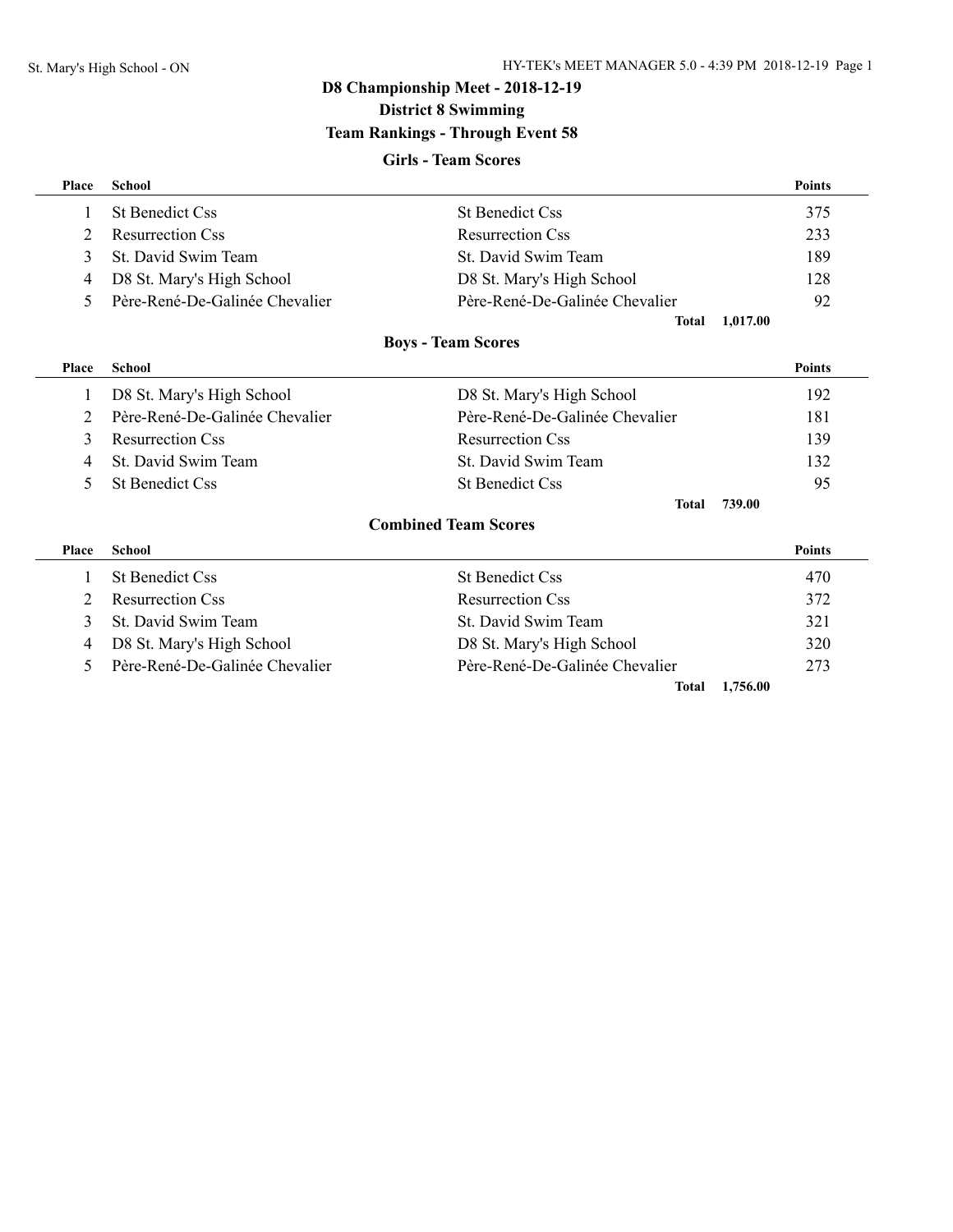**District 8 Swimming**

## **Individual Rankings - Through Event 52**

### **15 & Under Girls - Individual Scores**

| Place | <b>Name</b>        | Age | <b>School</b>             | <b>Points</b> |
|-------|--------------------|-----|---------------------------|---------------|
|       | Hillier, Emma      | 15  | <b>Resurrection Css</b>   | 30            |
| 2     | Gould, Ashley      | 14  | <b>St Benedict Css</b>    | 24            |
| 3     | Nigh, Elizabeth    | 15  | D8 St. Mary's High School | 19            |
| 3     | Fewster, Marisa    | 14  | <b>St Benedict Css</b>    | 19            |
| 5.    | Dudas, Lidia       | 14  | D8 St. Mary's High School | 17            |
| 5.    | Kirkup, Alex       | 14  | St. David Swim Team       | 17            |
|       | Talbot, Zoe        | 15  | <b>St Benedict Css</b>    | 16            |
| 8     | Foy, Mollie        | 15  | St. David Swim Team       | 15            |
| 9     | Evans, Emily       | 15  | <b>Resurrection Css</b>   | 12            |
| 10    | Galway, Riley      | 15  | <b>St Benedict Css</b>    | 9             |
| 11    | Simoes, Sarah      | 14  | D8 St. Mary's High School | 8             |
| 12    | Mercier, Madison   | 14  | <b>St Benedict Css</b>    |               |
| 13    | Grebinski, Olivia  | 14  | D8 St. Mary's High School | 6             |
| 13    | Coghill, Jessica   | 14  | D8 St. Mary's High School | 6             |
| 15    | Craig, Jordyne     | 15  | <b>St Benedict Css</b>    | 5             |
| 15    | Cassidy, Aimee     | 14  | <b>St Benedict Css</b>    | 5             |
| 15    | Mage, Evelyn       | 14  | <b>St Benedict Css</b>    | 5             |
| 18    | Fischbach, Tabitha | 14  | <b>Resurrection Css</b>   | 3             |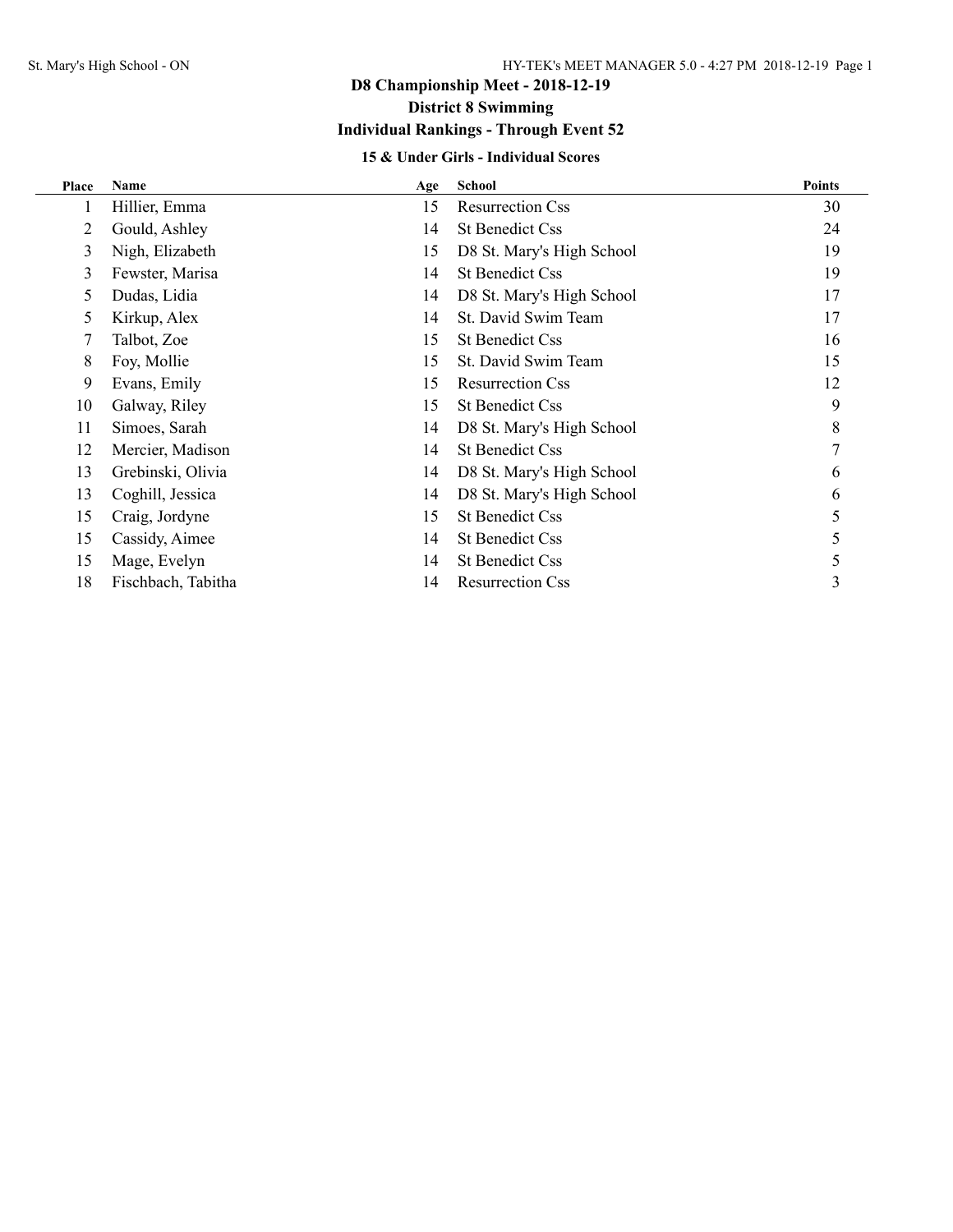## **District 8 Swimming**

## **Individual Rankings - Through Event 52**

## **15 & Under Boys - Individual Scores**

| Place | <b>Name</b>           | Age | School                         | <b>Points</b> |
|-------|-----------------------|-----|--------------------------------|---------------|
|       | Benest, Patrick       | 15  | <b>Resurrection Css</b>        | 30            |
|       | Pusztahegyi, Markus   | 14  | D8 St. Mary's High School      | 24            |
|       | Pedro, Andrew         | 15  | <b>Resurrection Css</b>        | 20            |
|       | McGrath, Jonathan     | 15  | D8 St. Mary's High School      | 20            |
|       | Pavlyshyn, Maksym     | 15  | Père-René-De-Galinée Chevalier | 19            |
| 6     | James, Owen           | 14  | <b>St Benedict Css</b>         | 17            |
|       | Stapleton, Andrew     | 14  | St. David Swim Team            | 15            |
|       | Putrus-Toma, Manasseh | 15  | D8 St. Mary's High School      | 15            |
| 9     | Clinton, Logan        | 15  | <b>Resurrection Css</b>        | 12            |
| 10    | Smith, Braedan        | 14  | St. David Swim Team            | 9             |
| 11    | Kobetich, Stefan      | 14  | D8 St. Mary's High School      |               |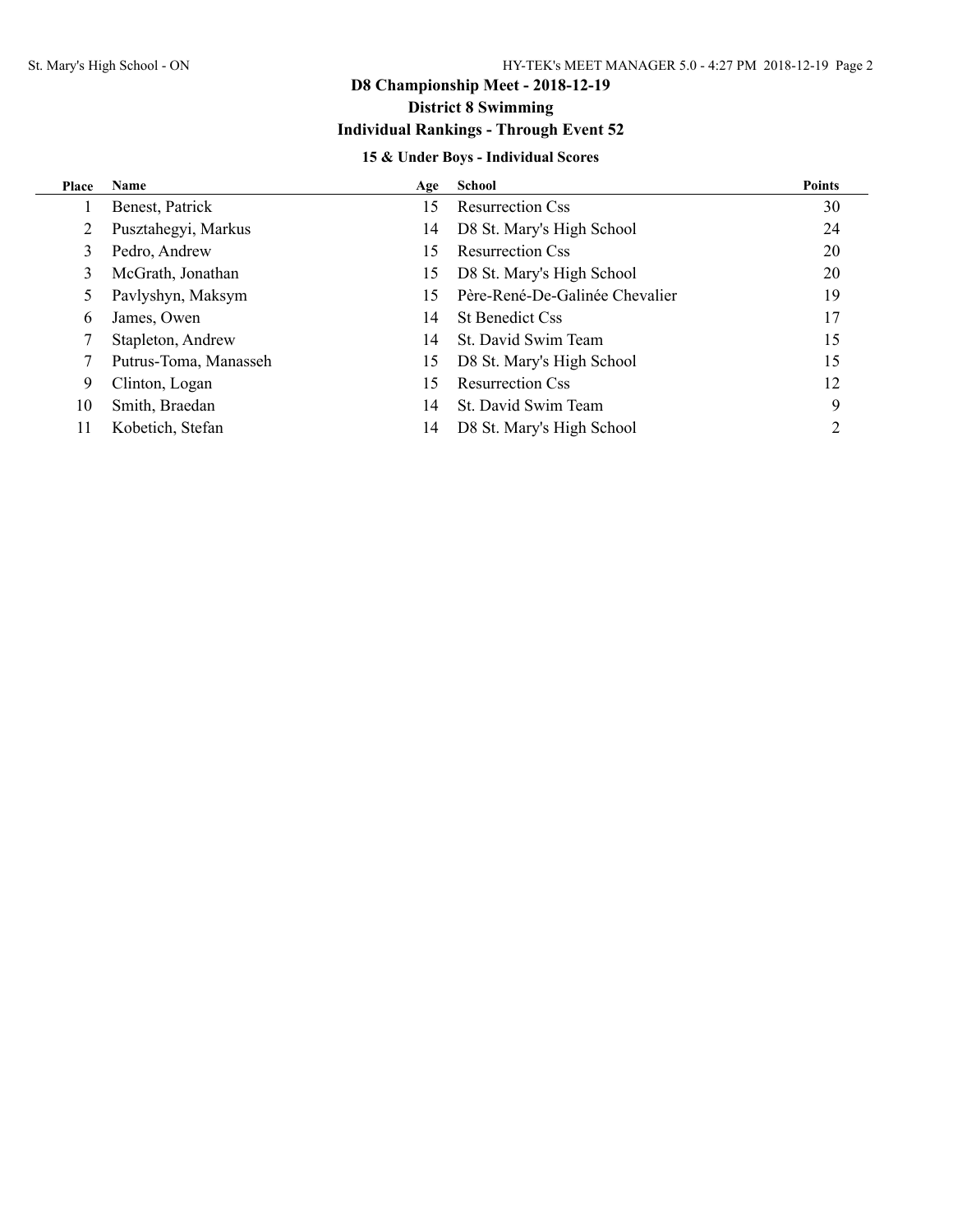## **District 8 Swimming**

## **Individual Rankings - Through Event 52**

### **16-19 Girls - Individual Scores**

| Place | <b>Name</b>              | Age | <b>School</b>                  | <b>Points</b> |
|-------|--------------------------|-----|--------------------------------|---------------|
| 1     | Hinsperger, Kate         | 16  | St. David Swim Team            | 30            |
| 2     | Joseph, Victoria         | 16  | <b>St Benedict Css</b>         | 27            |
| 3     | Beesley, Hannah          | 17  | St. David Swim Team            | 26            |
| 4     | Van Der Gulik, Tia       | 17  | <b>Resurrection Css</b>        | 24            |
| 5     | Dudek, Monika            | 17  | <b>Resurrection Css</b>        | 23            |
| 6     | Chenier, Maddi           | 16  | D8 St. Mary's High School      | 22            |
|       | Hernandez Vargas, Aitana | 17  | <b>Resurrection Css</b>        | 21            |
| 8     | Tunstall, Lia            | 17  | <b>Resurrection Css</b>        | 19            |
| 9     | Jewer, Emma              | 17  | St. David Swim Team            | 18            |
| 9     | Stark, Emmaline          | 16  | <b>Resurrection Css</b>        | 18            |
| 11    | Tardif, Adélie           | 16  | Père-René-De-Galinée Chevalier | 13            |
| 12    | Yuhasz, Abbey            | 16  | <b>Resurrection Css</b>        | 12            |
| 13    | Kutnik, Monika           | 16  | D8 St. Mary's High School      | 11            |
| 13    | Lemke, Amanda            | 17  | <b>St Benedict Css</b>         | 11            |
| 15    | Canini, Claire           | 16  | St. David Swim Team            | 10            |
| 15    | Davidson, Natalie        | 17  | <b>St Benedict Css</b>         | 10            |
| 17    | Van Der Gulik, Jewel     | 17  | <b>Resurrection Css</b>        |               |
| 18    | Bracken, Abby            | 17  | <b>St Benedict Css</b>         | 3             |
| 19    | Keating, Taylor          | 16  | D8 St. Mary's High School      |               |
|       |                          |     |                                |               |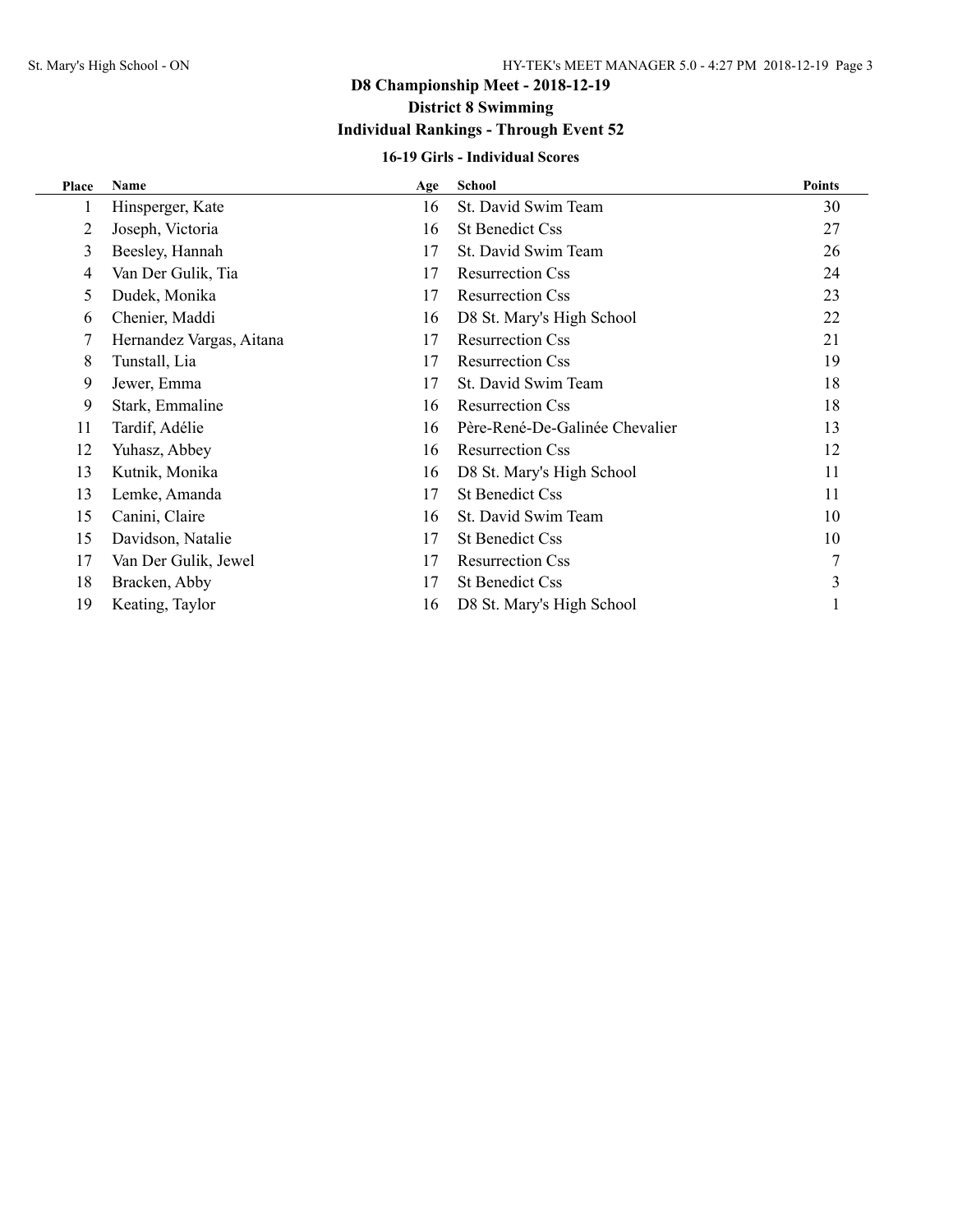## **District 8 Swimming**

## **Individual Rankings - Through Event 52**

## **16-19 Boys - Individual Scores**

| Place | <b>Name</b>            | Age | <b>School</b>             | <b>Points</b> |
|-------|------------------------|-----|---------------------------|---------------|
|       | Park, Jun              | 18  | St. David Swim Team       | 30            |
|       | Betik, Noah            | 17  | St. David Swim Team       | 26            |
|       | Gancena, Jason         | 17  | <b>St Benedict Css</b>    | 26            |
| 4     | Edmondson, Gabriel     | 18  | D8 St. Mary's High School | 23            |
| 5     | Waller, Cole           | 16  | D8 St. Mary's High School | 22            |
| 6     | Karpets, Andrij        | 16  | <b>Resurrection Css</b>   | 21            |
|       | Nicolaisen, Matt       | 17  | St. David Swim Team       | 18            |
| 8     | Murillo Reyes, Brandon | 16  | D8 St. Mary's High School | 15            |
| 8     | Holderness, Owsten     | 17  | <b>Resurrection Css</b>   | 15            |
| 8     | Vautour, Justin        | 17  | D8 St. Mary's High School | 15            |
| 11    | McLean, Reid           | 17  | <b>St Benedict Css</b>    | 14            |
| 12    | Karger, Sam            | 16  | St. David Swim Team       | 12            |
| 13    | Pham, Andrew           | 16  | D8 St. Mary's High School | 10            |
| 14    | Pietrzyk, Dawid        | 16  | D8 St. Mary's High School | 6             |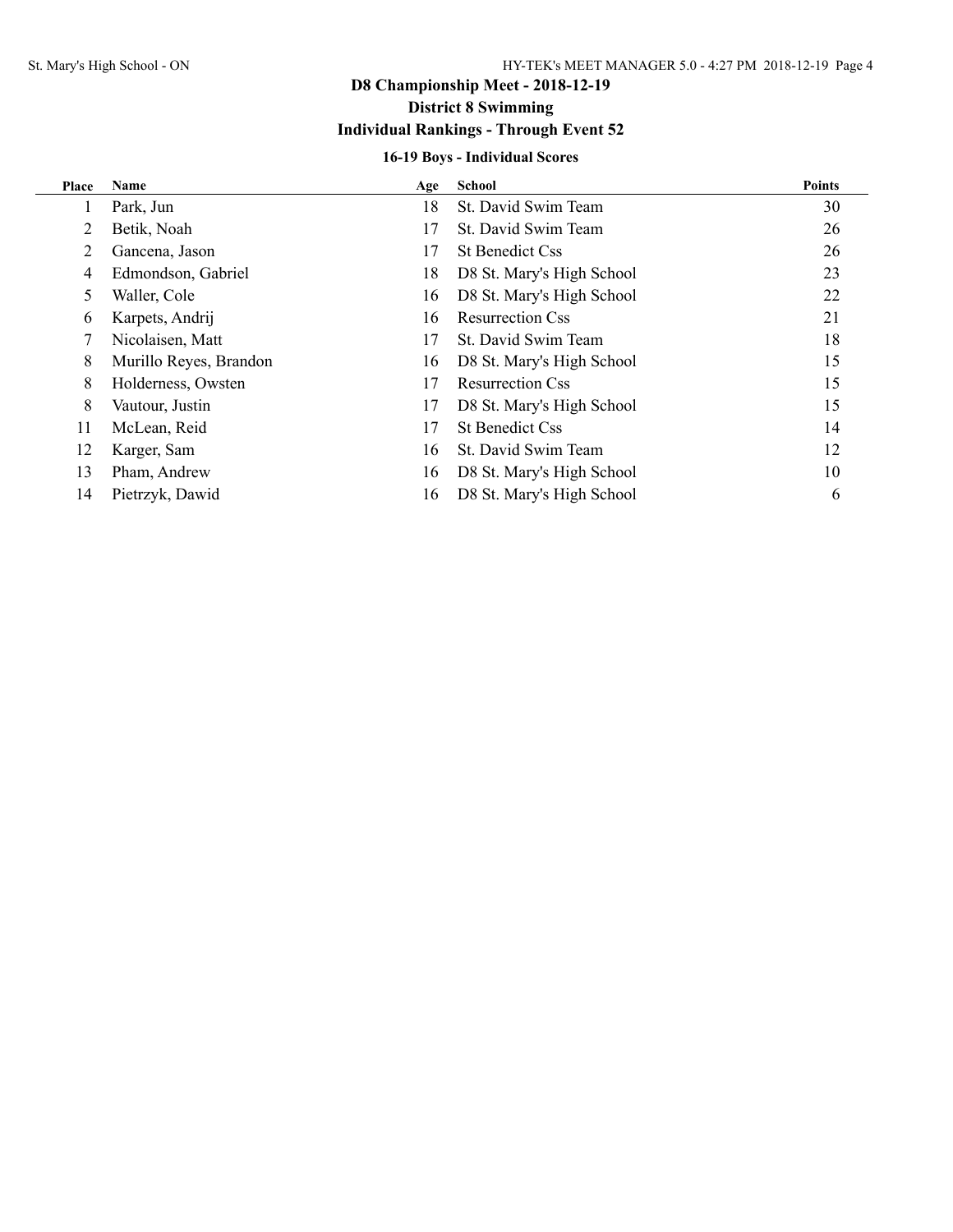## **District 8 Swimming**

## **Individual Rankings - Through Event 46**

## **Girls - Individual Scores - Open Division**

| Place | <b>Name</b>            | Age | <b>School</b>                  | <b>Points</b> |
|-------|------------------------|-----|--------------------------------|---------------|
|       | Mage, Lauren           | 17  | <b>St Benedict Css</b>         | 30            |
| 2     | Jones, Charlotte       | 17  | <b>St Benedict Css</b>         | 26            |
| 2     | Walker-deJong, Shaunna | 17  | <b>St Benedict Css</b>         | 26            |
| 4     | Vi, Kyanna             | 17  | <b>St Benedict Css</b>         | 25            |
| 5.    | Rondilla, Natalie      | 15  | St. David Swim Team            | 24            |
| 6     | Caron, Hannah          | 14  | Père-René-De-Galinée Chevalier | 21            |
|       | Hall, Jaelyn           | 15  | Père-René-De-Galinée Chevalier | 20            |
|       | Caron, Ava             | 16  | Père-René-De-Galinée Chevalier | 20            |
| 9     | Fabian, Gillian        | 15  | St. David Swim Team            | 18            |
| 10    | Dodge, Emily           | 15  | <b>Resurrection Css</b>        | 15            |
| 11    | Braga, Erica           | 17  | <b>St Benedict Css</b>         | 13            |
| 12    | Davis, Delaney         | 16  | St. David Swim Team            | 11            |
| 12    | Cronin, Brooke         | 15  | <b>Resurrection Css</b>        | 11            |
| 14    | Lemke, Sarah           | 15  | <b>St Benedict Css</b>         | 4             |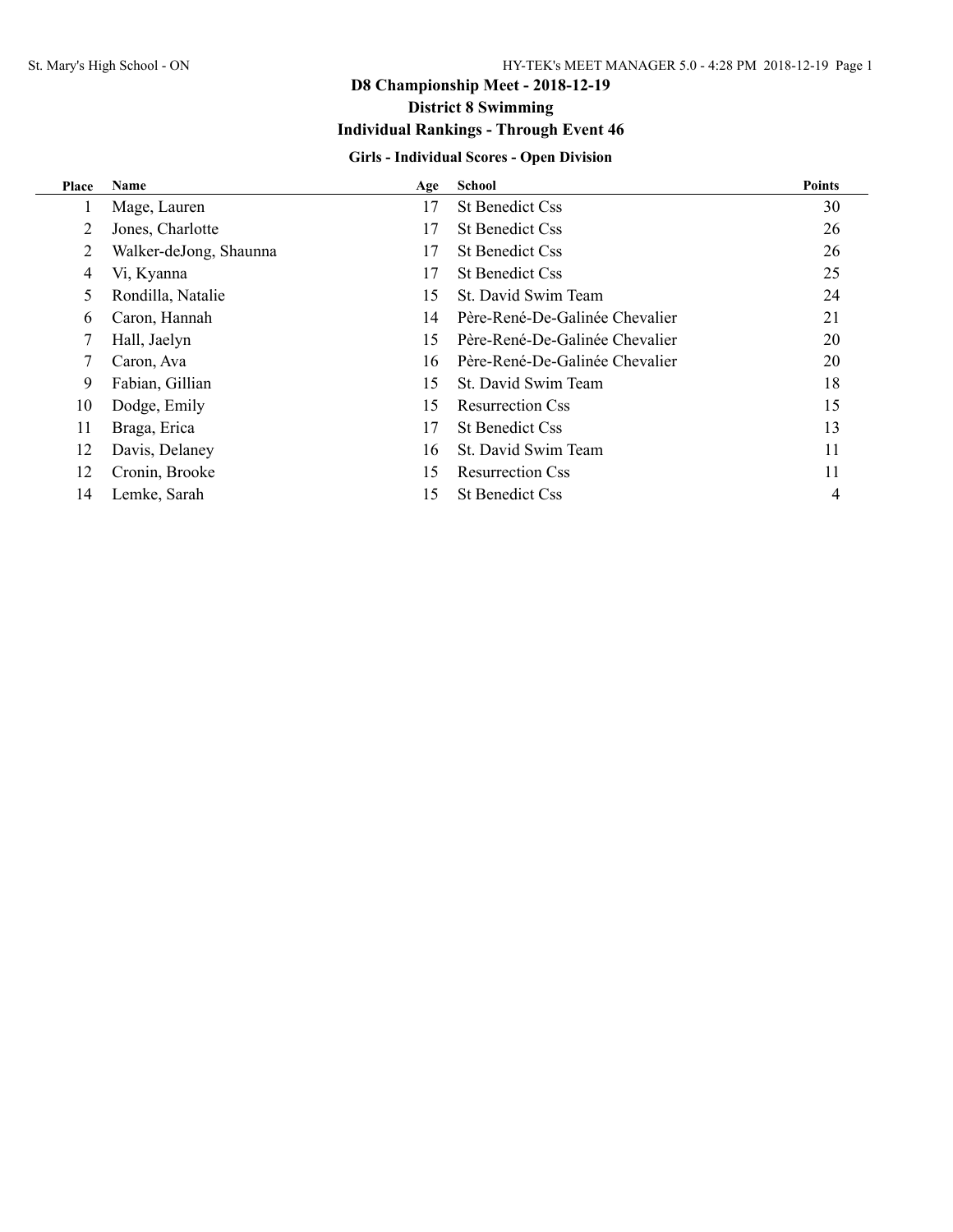## **D8 Championship Meet - 2018-12-19 District 8 Swimming**

## **Individual Rankings - Through Event 46**

#### **Boys - Individual Scores - Open Division**

| <b>Place</b> | <b>Name</b>             | Age | School                         | <b>Points</b> |
|--------------|-------------------------|-----|--------------------------------|---------------|
|              | Paroski, Lazar          | 14  | Père-René-De-Galinée Chevalier | 28            |
| 2            | Van De Wynckel, Brayden | 14  | <b>Resurrection Css</b>        | 23            |
| 3            | Chandler, Ben           | 15  | St. David Swim Team            | 22            |
| 4            | Al-Aoussi, Mehdi        | 16  | Père-René-De-Galinée Chevalier | 21            |
| 5            | Ardelean, Filip         | 14  | Père-René-De-Galinée Chevalier | 20            |
|              | Landry, Nathan          | 16  | Père-René-De-Galinée Chevalier | 20            |
|              | Jensen, Alex            | 15  | Père-René-De-Galinée Chevalier | 20            |
|              | Rakottyai, Egon         | 17  | <b>St Benedict Css</b>         | 20            |
| 9            | Lavoie-Lemee, Étienne   | 16  | Père-René-De-Galinée Chevalier | 8             |
| 10           | Hébert, Costa           | 14  | Père-René-De-Galinée Chevalier |               |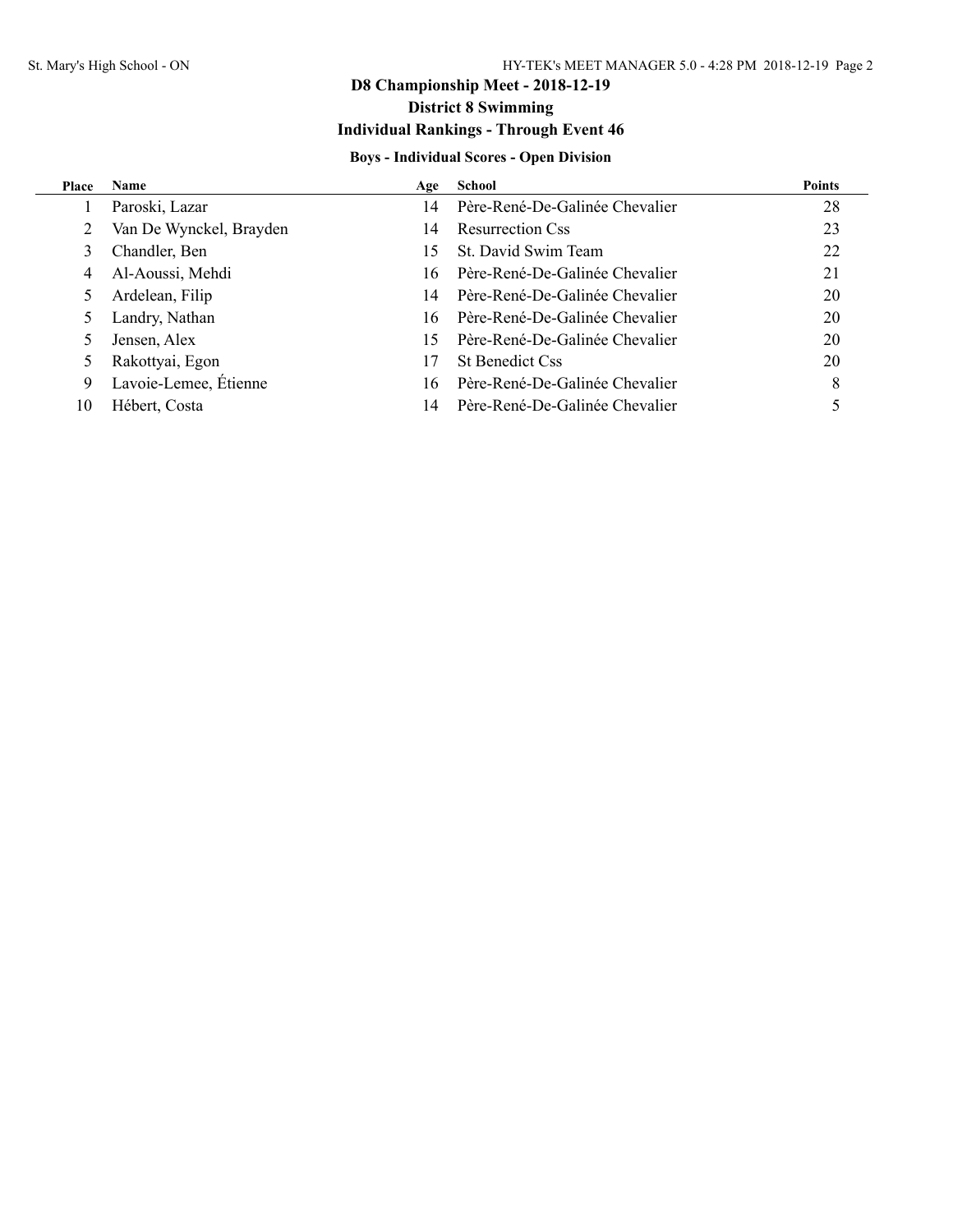| Event 1 Girls 13-19 4x50 SC Meter Medley Relay Open |  |  |  |  |  |  |  |  |  |
|-----------------------------------------------------|--|--|--|--|--|--|--|--|--|
|-----------------------------------------------------|--|--|--|--|--|--|--|--|--|

|              | 2:14.84 O OFSAA                                    |                                                            |                              |                            |               |
|--------------|----------------------------------------------------|------------------------------------------------------------|------------------------------|----------------------------|---------------|
|              | <b>Team</b>                                        | Relay                                                      |                              | <b>Finals Time</b>         | <b>Points</b> |
| $\mathbf{1}$ | <b>St Benedict Css</b>                             | $\mathbf{A}$                                               |                              | $\mathbf O$<br>2:14.31     | 20            |
|              | 1) Jones, Charlotte 17                             | 2) Vi, Kyanna 17                                           | 3) Walker-deJong, Shaunna 17 | 4) Mage, Lauren 17         |               |
|              | 39.12<br>34.08<br>31.27                            | 29.84                                                      |                              |                            |               |
|              | 2 Père-René-De-Galinée Chevalier                   | A                                                          |                              | 2:37.21                    | 18            |
|              | 1) Tardif, Adélie 16                               | 2) Caron, Ava 16                                           | 3) Hall, Jaelyn 15           | 4) Caron, Hannah 14        |               |
|              | 47.00<br>41.08<br>33.83                            | 35.30                                                      |                              |                            |               |
|              | Event 2 Boys 13-19 4x50 SC Meter Medley Relay Open |                                                            |                              |                            |               |
|              | 2:06.10 O OFSAA                                    |                                                            |                              |                            |               |
|              | <b>Team</b>                                        | Relay                                                      |                              | <b>Finals Time</b>         | <b>Points</b> |
|              | 1 Père-René-De-Galinée Chevalier                   | A                                                          |                              | 2:04.92<br>$\Omega$        | 20            |
|              | 1) Ardelean, Filip 14                              | 2) Jensen, Alex 15                                         | 3) Landry, Nathan 16         | 4) Al-Aoussi, Mehdi 16     |               |
|              | 31.27<br>34.51<br>28.23                            | 30.91                                                      |                              |                            |               |
| 2            | <b>St Benedict Css</b>                             | A                                                          |                              | 2:49.80                    | 18            |
|              | 1) McLean, Reid 17                                 | 2) Rakottyai, Egon 17                                      | 3) Gancena, Jason 17         | 4) James, Owen 14          |               |
|              | 50.16<br>46.05<br>34.98                            | 38.61                                                      |                              |                            |               |
| ---          | <b>St Benedict Css</b>                             | $\, {\bf B}$                                               |                              | <b>NS</b>                  |               |
|              |                                                    | Event 3 Girls 15 & Under 4x50 SC Meter Medley Relay Junior |                              |                            |               |
|              | 2:39.54 O OFSAA                                    |                                                            |                              |                            |               |
|              | <b>Team</b>                                        | <b>Relay</b>                                               |                              | <b>Finals Time</b>         | <b>Points</b> |
|              | 1 St Benedict Css                                  | $\boldsymbol{\mathsf{A}}$                                  |                              | 3:09.67                    | 20            |
|              | 1) Galway, Riley 15                                | 2) Talbot, Zoe 15                                          | 3) Gould, Ashley 14          | 4) Mercier, Madison 14     |               |
|              | --- Resurrection Css                               | $\mathsf{A}$                                               |                              | <b>NS</b>                  |               |
|              | 1) Wojciechowski, Gabby 15                         | 2) Evans, Emily 15                                         | 3) Hillier, Emma 15          | 4) Fischbach, Tabitha 14   |               |
|              |                                                    | Event 5 Girls 19 & Under 4x50 SC Meter Medley Relay Senior |                              |                            |               |
|              | 2:31.18 O OFSAA                                    |                                                            |                              |                            |               |
|              | Team                                               | Relay                                                      |                              | <b>Finals Time</b>         | <b>Points</b> |
|              | 1 D8 St. Mary's High School                        | $\mathbf{A}$                                               |                              | 3:00.38                    | 20            |
|              | 1) Keating, Taylor 16                              | 2) Nigh, Elizabeth 15                                      | 3) Chenier, Maddi 16         | 4) Kutnik, Monika 16       |               |
|              | 52.24<br>50.05<br>40.64                            | 37.45                                                      |                              |                            |               |
| 2            | <b>Resurrection Css</b>                            | A                                                          |                              | 3:06.10                    | 18            |
|              | 1) Robinson, Alistair 17                           | 2) Van Der Gulik, Tia 17                                   | 3) Yuhasz, Abbey 16          | 4) Van Der Gulik, Jewel 17 |               |
|              | 50.02<br>45.15<br>53.86                            | 37.07                                                      |                              |                            |               |
| 3            | St Benedict Css                                    | $\mathbf{A}$                                               |                              | 3:10.48                    | 14            |
|              | 1) Lemke, Amanda 17                                | 2) Davidson, Natalie 17                                    | 3) Joseph, Victoria 16       | 4) Bracken, Abby 17        |               |
|              | 47.58<br>53.20<br>44.89                            | 44.81                                                      |                              |                            |               |
|              | 4 Resurrection Css                                 | B                                                          |                              | x3:32.70                   |               |
|              | 1) Peplinski, Lily 16                              | 2) Nguyen, Mimi 16                                         | 3) Hillier, Emma 15          | 4) Van Der Gulik, Glory 17 |               |
|              | 49.92<br>1:40.60<br>1:02.18                        |                                                            |                              |                            |               |
|              | St. David Swim Team                                | $\mathbf{A}$                                               |                              | DQ                         |               |
|              | 1) Bensler, Rachel 17                              | 2) Reitzel, Kandace 17                                     | 3) Beesley, Hannah 17        | 4) Jewer, Emma 17          |               |
|              | 39.95<br>50.42<br>46.59                            | 37.84                                                      |                              |                            |               |

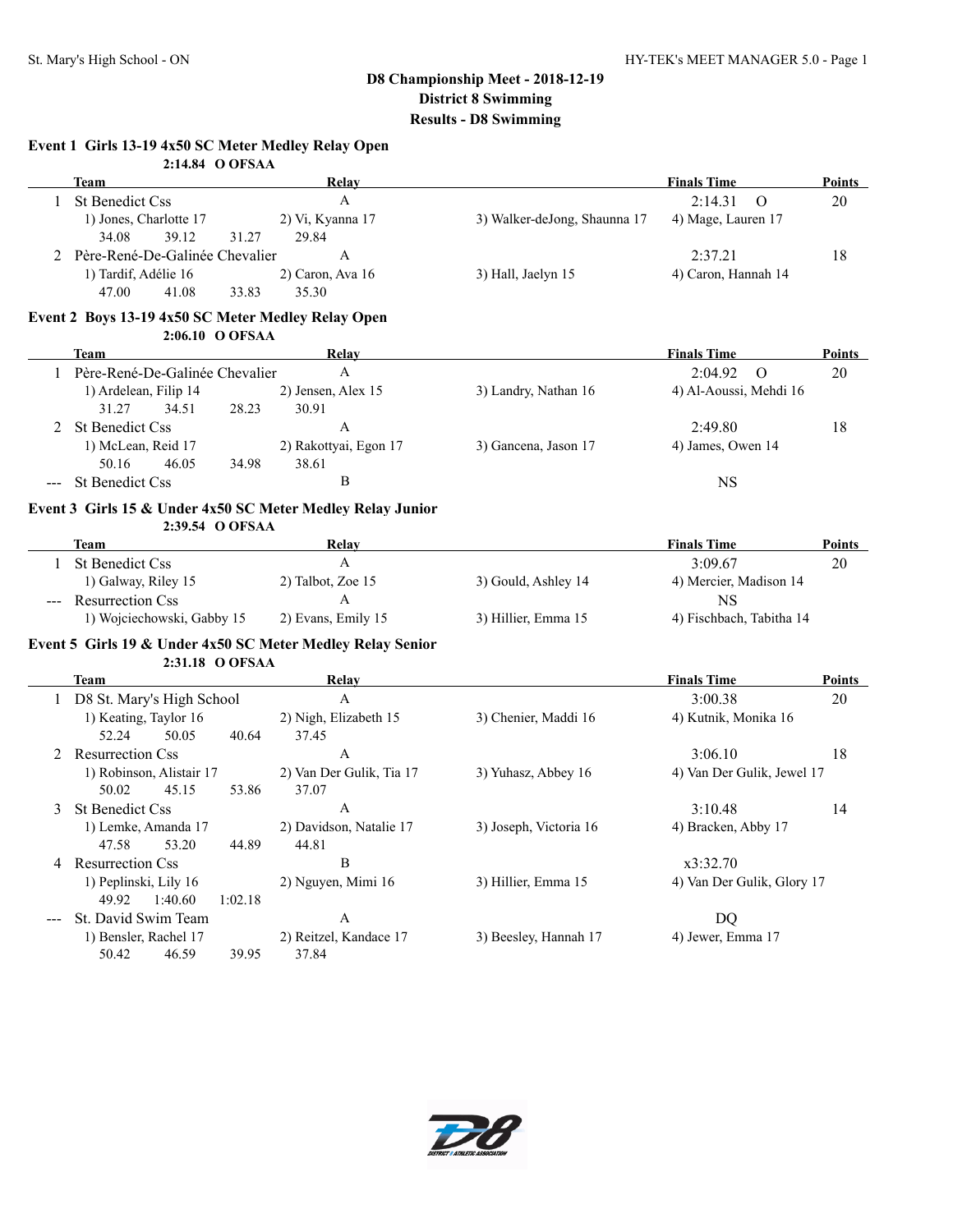#### **Event 6 Boys 19 & Under 4x50 SC Meter Medley Relay Senior**

|   |                                                        | 2:12.59 O OFSAA  |                                   |                          |                              |               |               |
|---|--------------------------------------------------------|------------------|-----------------------------------|--------------------------|------------------------------|---------------|---------------|
|   | Team                                                   |                  | Relay                             |                          | <b>Finals Time</b>           |               | Points        |
|   | 1 D8 St. Mary's High School                            |                  | $\mathbf{A}$                      |                          | 2:29.76                      |               | 20            |
|   | 1) Pham, Andrew 16                                     |                  | 2) Waller, Cole 16                | 3) Edmondson, Gabriel 18 | 4) Murillo Reyes, Brandon 16 |               |               |
|   | 39.09<br>48.41                                         | 32.91            | 29.35                             |                          |                              |               |               |
|   | St. David Swim Team                                    |                  | $\mathbf{A}$                      |                          | DQ                           |               |               |
|   | 1) Stapleton, Andrew 14                                |                  | 2) Nicolaisen, Matt 17            | 3) Park, Jun 18          | 4) Betik, Noah 17            |               |               |
|   | 48.68<br>36.12                                         | 27.42            | 30.19                             |                          |                              |               |               |
|   | Event 7 Girls 13-19 200 SC Meter Freestyle Open        |                  |                                   |                          |                              |               |               |
|   |                                                        | 2:19.80 O OFSAA  |                                   |                          |                              |               |               |
|   |                                                        | 2:33.78 C CWOSSA |                                   |                          |                              |               |               |
|   | <b>Name</b>                                            |                  | Age School                        |                          | <b>Finals Time</b>           |               | Points        |
|   | 1 Mage, Lauren                                         |                  | 17 St Benedict Css                |                          | 2:13.42                      | $\Omega$      | 10            |
|   | 30.73<br>33.93                                         | 34.84            | 33.92                             |                          |                              |               |               |
|   | 2 Vi, Kyanna                                           |                  | 17 St Benedict Css                |                          | 2:27.89                      | $\mathcal{C}$ | 8             |
|   | 33.82<br>37.43                                         | 38.74            | 37.90                             |                          |                              |               |               |
|   | Caron, Hannah                                          |                  | 14 Père-René-De-Galinée Chevalier |                          | 2:37.40                      |               | 7             |
|   | 36.94<br>40.54                                         | 40.43            | 39.49                             |                          |                              |               |               |
|   | Event 8 Boys 13-19 200 SC Meter Freestyle Open         |                  |                                   |                          |                              |               |               |
|   |                                                        | 2:08.16 O OFSAA  |                                   |                          |                              |               |               |
|   |                                                        | 2:20.98 C CWOSSA |                                   |                          |                              |               |               |
|   | <b>Name</b>                                            |                  | Age School                        |                          | <b>Finals Time</b>           |               | Points        |
|   | Ardelean, Filip                                        |                  | 14 Père-René-De-Galinée Chevalier |                          | 2:07.67                      | $\Omega$      | 10            |
|   | 29.88<br>32.16                                         | 33.06            | 32.57                             |                          |                              |               |               |
|   | Van De Wynckel, Brayden                                |                  | 14 Resurrection Css               |                          | 2:18.24                      | C             | 8             |
|   | 31.42<br>34.52                                         | 36.06            | 36.24                             |                          |                              |               |               |
| 3 | Al-Aoussi, Mehdi                                       |                  | 16 Père-René-De-Galinée Chevalier |                          | 2:33.31                      |               | 7             |
|   | 35.00<br>40.44                                         | 40.29            | 37.58                             |                          |                              |               |               |
|   | 4 Lavoie-Lemee, Étienne                                |                  | 16 Père-René-De-Galinée Chevalier |                          | x2:35.69                     |               |               |
|   | 36.96<br>40.92                                         | 41.33            | 36.48                             |                          |                              |               |               |
|   | Event 9 Girls 19 & Under 200 SC Meter Freestyle Senior |                  |                                   |                          |                              |               |               |
|   |                                                        | 2:40.19 O OFSAA  |                                   |                          |                              |               |               |
|   |                                                        | 2:56.20 C CWOSSA |                                   |                          |                              |               |               |
|   | Name                                                   |                  | Age School                        |                          | <b>Finals Time</b>           |               | <b>Points</b> |
|   | 1 Chenier, Maddi                                       |                  | 16 D8 St. Mary's High School      |                          | 2:59.80                      |               | 10            |
|   | 40.77<br>46.64                                         | 47.87            | 44.52                             |                          |                              |               |               |
|   | 2 Hernandez Vargas, Aitana                             |                  | 17 Resurrection Css               |                          | 3:04.80                      |               | 8             |
|   | 41.96<br>46.65                                         | 48.65            | 47.54                             |                          |                              |               |               |
| 3 | Dudek, Monika                                          |                  | 17 Resurrection Css               |                          | 3:10.84                      |               | 7             |
|   | 40.17<br>48.12                                         | 50.08            | 52.47                             |                          |                              |               |               |
|   | 4 Robinson, Alistair                                   |                  | 17 Resurrection Css               |                          | x3:39.99                     |               |               |
|   | 48.32<br>54.62                                         | 59.19            | 57.86                             |                          |                              |               |               |
|   | 5 Lemke, Amanda                                        |                  | 17 St Benedict Css                |                          | 3:40.63                      |               | 6             |
|   | 48.93<br>56.79                                         | 59.78            | 55.13                             |                          |                              |               |               |

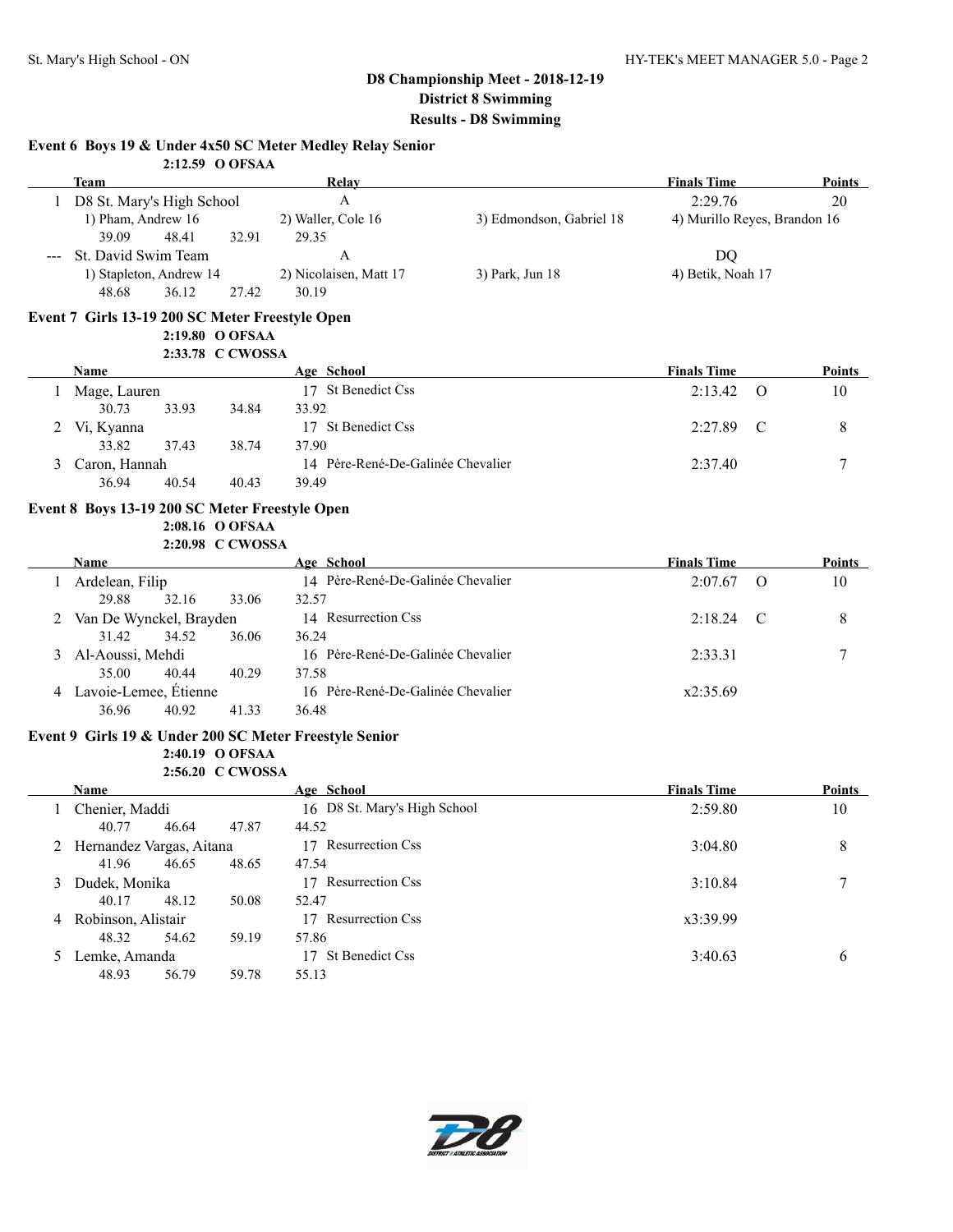| <b>Name</b><br>Age School<br><b>Finals Time</b><br><b>Points</b><br>14 St Benedict Css<br>6 Cassidy, Aimee<br>3:51.71<br>5<br>49.37<br>59.99<br>1:01.94<br>1:00.41<br>Event 10 Boys 19 & Under 200 SC Meter Freestyle Senior<br>2:27.93 O OFSAA<br>2:42.72 C CWOSSA<br>Age School<br><b>Finals Time</b><br>Name<br><b>Points</b><br>17 St. David Swim Team<br>1 Betik, Noah<br>2:43.10<br>10<br>35.37<br>40.58<br>43.61<br>43.54<br>2 Pusztahegyi, Markus<br>14 D8 St. Mary's High School<br>3:10.56<br>8<br>1:32.00<br>56.26<br>55.11<br>17 Resurrection Css<br>7<br>3 Holderness, Owsten<br>3:57.64<br>49.45<br>1:00.27<br>1:06.16<br>1:01.76<br>Event 11 Girls 13-19 50 SC Meter Freestyle Open<br>28.69 O OFSAA<br>31.56 C CWOSSA<br>Age School<br><b>Finals Time</b><br>Points<br>Name<br>17 St Benedict Css<br>Mage, Lauren<br>27.43<br>$\Omega$<br>10<br>1<br>17 St Benedict Css<br>8<br>Walker-deJong, Shaunna<br>28.53<br>O<br>15 St. David Swim Team<br>$\boldsymbol{7}$<br>Rondilla, Natalie<br>29.73<br>$\mathcal{C}$<br>3<br>15 Père-René-De-Galinée Chevalier<br>Hall, Jaelyn<br>29.90<br>$\mathcal{C}$<br>6<br>4<br>15 Resurrection Css<br>5<br>Dodge, Emily<br>31.26<br>C<br>17 St Benedict Css<br>Braga, Erica<br>x31.45<br>C<br>6<br>Event 12 Boys 13-19 50 SC Meter Freestyle Open<br>26.12 O OFSAA<br>28.73 C CWOSSA<br>Age School<br><b>Finals Time</b><br>Points<br>Name<br>16 Père-René-De-Galinée Chevalier<br>Landry, Nathan<br>26.51<br>$\mathcal{C}$<br>10<br>$\perp$<br>Chandler, Ben<br>15 St. David Swim Team<br>28.27<br>8<br>$\mathcal{C}$<br>14 Resurrection Css<br>Van De Wynckel, Brayden<br>28.52<br>7<br>$\mathcal{C}$<br>3<br>17 St Benedict Css<br>Rakottyai, Egon<br>31.55<br>6<br>4<br>14 Père-René-De-Galinée Chevalier<br>5<br>Hébert, Costa<br>45.83<br>5<br>MacGillivray, Alexander<br>15 Père-René-De-Galinée Chevalier<br><b>NS</b><br>Event 13 Girls 15 & Under 50 SC Meter Freestyle Junior<br>31.18 O OFSAA<br>34.30 C CWOSSA<br>Age School<br><b>Finals Time</b><br><b>Points</b><br>Name<br>14 St. David Swim Team<br>Kirkup, Alex<br>36.90<br>10<br>1<br>St. David Swim Team<br>Foy, Mollie<br>38.29<br>2<br>15<br>8<br>St. David Swim Team<br>Mendoza, Kirsten<br>x38.45<br>3<br>15<br>D8 St. Mary's High School<br>Nigh, Elizabeth<br>39.61<br>7<br>15<br>4<br><b>St Benedict Css</b><br>Fewster, Marisa<br>40.88<br>5<br>14<br>6<br>D8 St. Mary's High School<br>5<br>Dudas, Lidia<br>41.41<br>14<br>6 |   | (Event 9 Girls 19 & Under 200 SC Meter Freestyle Senior) |                              |        |  |
|----------------------------------------------------------------------------------------------------------------------------------------------------------------------------------------------------------------------------------------------------------------------------------------------------------------------------------------------------------------------------------------------------------------------------------------------------------------------------------------------------------------------------------------------------------------------------------------------------------------------------------------------------------------------------------------------------------------------------------------------------------------------------------------------------------------------------------------------------------------------------------------------------------------------------------------------------------------------------------------------------------------------------------------------------------------------------------------------------------------------------------------------------------------------------------------------------------------------------------------------------------------------------------------------------------------------------------------------------------------------------------------------------------------------------------------------------------------------------------------------------------------------------------------------------------------------------------------------------------------------------------------------------------------------------------------------------------------------------------------------------------------------------------------------------------------------------------------------------------------------------------------------------------------------------------------------------------------------------------------------------------------------------------------------------------------------------------------------------------------------------------------------------------------------------------------------------------------------------------------------------------------------------------------------------------------------------------------------------------------------------------------------------------------------------------------------------------------|---|----------------------------------------------------------|------------------------------|--------|--|
|                                                                                                                                                                                                                                                                                                                                                                                                                                                                                                                                                                                                                                                                                                                                                                                                                                                                                                                                                                                                                                                                                                                                                                                                                                                                                                                                                                                                                                                                                                                                                                                                                                                                                                                                                                                                                                                                                                                                                                                                                                                                                                                                                                                                                                                                                                                                                                                                                                                                |   |                                                          |                              |        |  |
|                                                                                                                                                                                                                                                                                                                                                                                                                                                                                                                                                                                                                                                                                                                                                                                                                                                                                                                                                                                                                                                                                                                                                                                                                                                                                                                                                                                                                                                                                                                                                                                                                                                                                                                                                                                                                                                                                                                                                                                                                                                                                                                                                                                                                                                                                                                                                                                                                                                                |   |                                                          |                              |        |  |
|                                                                                                                                                                                                                                                                                                                                                                                                                                                                                                                                                                                                                                                                                                                                                                                                                                                                                                                                                                                                                                                                                                                                                                                                                                                                                                                                                                                                                                                                                                                                                                                                                                                                                                                                                                                                                                                                                                                                                                                                                                                                                                                                                                                                                                                                                                                                                                                                                                                                |   |                                                          |                              |        |  |
|                                                                                                                                                                                                                                                                                                                                                                                                                                                                                                                                                                                                                                                                                                                                                                                                                                                                                                                                                                                                                                                                                                                                                                                                                                                                                                                                                                                                                                                                                                                                                                                                                                                                                                                                                                                                                                                                                                                                                                                                                                                                                                                                                                                                                                                                                                                                                                                                                                                                |   |                                                          |                              |        |  |
|                                                                                                                                                                                                                                                                                                                                                                                                                                                                                                                                                                                                                                                                                                                                                                                                                                                                                                                                                                                                                                                                                                                                                                                                                                                                                                                                                                                                                                                                                                                                                                                                                                                                                                                                                                                                                                                                                                                                                                                                                                                                                                                                                                                                                                                                                                                                                                                                                                                                |   |                                                          |                              |        |  |
|                                                                                                                                                                                                                                                                                                                                                                                                                                                                                                                                                                                                                                                                                                                                                                                                                                                                                                                                                                                                                                                                                                                                                                                                                                                                                                                                                                                                                                                                                                                                                                                                                                                                                                                                                                                                                                                                                                                                                                                                                                                                                                                                                                                                                                                                                                                                                                                                                                                                |   |                                                          |                              |        |  |
|                                                                                                                                                                                                                                                                                                                                                                                                                                                                                                                                                                                                                                                                                                                                                                                                                                                                                                                                                                                                                                                                                                                                                                                                                                                                                                                                                                                                                                                                                                                                                                                                                                                                                                                                                                                                                                                                                                                                                                                                                                                                                                                                                                                                                                                                                                                                                                                                                                                                |   |                                                          |                              |        |  |
|                                                                                                                                                                                                                                                                                                                                                                                                                                                                                                                                                                                                                                                                                                                                                                                                                                                                                                                                                                                                                                                                                                                                                                                                                                                                                                                                                                                                                                                                                                                                                                                                                                                                                                                                                                                                                                                                                                                                                                                                                                                                                                                                                                                                                                                                                                                                                                                                                                                                |   |                                                          |                              |        |  |
|                                                                                                                                                                                                                                                                                                                                                                                                                                                                                                                                                                                                                                                                                                                                                                                                                                                                                                                                                                                                                                                                                                                                                                                                                                                                                                                                                                                                                                                                                                                                                                                                                                                                                                                                                                                                                                                                                                                                                                                                                                                                                                                                                                                                                                                                                                                                                                                                                                                                |   |                                                          |                              |        |  |
|                                                                                                                                                                                                                                                                                                                                                                                                                                                                                                                                                                                                                                                                                                                                                                                                                                                                                                                                                                                                                                                                                                                                                                                                                                                                                                                                                                                                                                                                                                                                                                                                                                                                                                                                                                                                                                                                                                                                                                                                                                                                                                                                                                                                                                                                                                                                                                                                                                                                |   |                                                          |                              |        |  |
|                                                                                                                                                                                                                                                                                                                                                                                                                                                                                                                                                                                                                                                                                                                                                                                                                                                                                                                                                                                                                                                                                                                                                                                                                                                                                                                                                                                                                                                                                                                                                                                                                                                                                                                                                                                                                                                                                                                                                                                                                                                                                                                                                                                                                                                                                                                                                                                                                                                                |   |                                                          |                              |        |  |
|                                                                                                                                                                                                                                                                                                                                                                                                                                                                                                                                                                                                                                                                                                                                                                                                                                                                                                                                                                                                                                                                                                                                                                                                                                                                                                                                                                                                                                                                                                                                                                                                                                                                                                                                                                                                                                                                                                                                                                                                                                                                                                                                                                                                                                                                                                                                                                                                                                                                |   |                                                          |                              |        |  |
|                                                                                                                                                                                                                                                                                                                                                                                                                                                                                                                                                                                                                                                                                                                                                                                                                                                                                                                                                                                                                                                                                                                                                                                                                                                                                                                                                                                                                                                                                                                                                                                                                                                                                                                                                                                                                                                                                                                                                                                                                                                                                                                                                                                                                                                                                                                                                                                                                                                                |   |                                                          |                              |        |  |
|                                                                                                                                                                                                                                                                                                                                                                                                                                                                                                                                                                                                                                                                                                                                                                                                                                                                                                                                                                                                                                                                                                                                                                                                                                                                                                                                                                                                                                                                                                                                                                                                                                                                                                                                                                                                                                                                                                                                                                                                                                                                                                                                                                                                                                                                                                                                                                                                                                                                |   |                                                          |                              |        |  |
|                                                                                                                                                                                                                                                                                                                                                                                                                                                                                                                                                                                                                                                                                                                                                                                                                                                                                                                                                                                                                                                                                                                                                                                                                                                                                                                                                                                                                                                                                                                                                                                                                                                                                                                                                                                                                                                                                                                                                                                                                                                                                                                                                                                                                                                                                                                                                                                                                                                                |   |                                                          |                              |        |  |
|                                                                                                                                                                                                                                                                                                                                                                                                                                                                                                                                                                                                                                                                                                                                                                                                                                                                                                                                                                                                                                                                                                                                                                                                                                                                                                                                                                                                                                                                                                                                                                                                                                                                                                                                                                                                                                                                                                                                                                                                                                                                                                                                                                                                                                                                                                                                                                                                                                                                |   |                                                          |                              |        |  |
|                                                                                                                                                                                                                                                                                                                                                                                                                                                                                                                                                                                                                                                                                                                                                                                                                                                                                                                                                                                                                                                                                                                                                                                                                                                                                                                                                                                                                                                                                                                                                                                                                                                                                                                                                                                                                                                                                                                                                                                                                                                                                                                                                                                                                                                                                                                                                                                                                                                                |   |                                                          |                              |        |  |
|                                                                                                                                                                                                                                                                                                                                                                                                                                                                                                                                                                                                                                                                                                                                                                                                                                                                                                                                                                                                                                                                                                                                                                                                                                                                                                                                                                                                                                                                                                                                                                                                                                                                                                                                                                                                                                                                                                                                                                                                                                                                                                                                                                                                                                                                                                                                                                                                                                                                |   |                                                          |                              |        |  |
|                                                                                                                                                                                                                                                                                                                                                                                                                                                                                                                                                                                                                                                                                                                                                                                                                                                                                                                                                                                                                                                                                                                                                                                                                                                                                                                                                                                                                                                                                                                                                                                                                                                                                                                                                                                                                                                                                                                                                                                                                                                                                                                                                                                                                                                                                                                                                                                                                                                                |   |                                                          |                              |        |  |
|                                                                                                                                                                                                                                                                                                                                                                                                                                                                                                                                                                                                                                                                                                                                                                                                                                                                                                                                                                                                                                                                                                                                                                                                                                                                                                                                                                                                                                                                                                                                                                                                                                                                                                                                                                                                                                                                                                                                                                                                                                                                                                                                                                                                                                                                                                                                                                                                                                                                |   |                                                          |                              |        |  |
|                                                                                                                                                                                                                                                                                                                                                                                                                                                                                                                                                                                                                                                                                                                                                                                                                                                                                                                                                                                                                                                                                                                                                                                                                                                                                                                                                                                                                                                                                                                                                                                                                                                                                                                                                                                                                                                                                                                                                                                                                                                                                                                                                                                                                                                                                                                                                                                                                                                                |   |                                                          |                              |        |  |
|                                                                                                                                                                                                                                                                                                                                                                                                                                                                                                                                                                                                                                                                                                                                                                                                                                                                                                                                                                                                                                                                                                                                                                                                                                                                                                                                                                                                                                                                                                                                                                                                                                                                                                                                                                                                                                                                                                                                                                                                                                                                                                                                                                                                                                                                                                                                                                                                                                                                |   |                                                          |                              |        |  |
|                                                                                                                                                                                                                                                                                                                                                                                                                                                                                                                                                                                                                                                                                                                                                                                                                                                                                                                                                                                                                                                                                                                                                                                                                                                                                                                                                                                                                                                                                                                                                                                                                                                                                                                                                                                                                                                                                                                                                                                                                                                                                                                                                                                                                                                                                                                                                                                                                                                                |   |                                                          |                              |        |  |
|                                                                                                                                                                                                                                                                                                                                                                                                                                                                                                                                                                                                                                                                                                                                                                                                                                                                                                                                                                                                                                                                                                                                                                                                                                                                                                                                                                                                                                                                                                                                                                                                                                                                                                                                                                                                                                                                                                                                                                                                                                                                                                                                                                                                                                                                                                                                                                                                                                                                |   |                                                          |                              |        |  |
|                                                                                                                                                                                                                                                                                                                                                                                                                                                                                                                                                                                                                                                                                                                                                                                                                                                                                                                                                                                                                                                                                                                                                                                                                                                                                                                                                                                                                                                                                                                                                                                                                                                                                                                                                                                                                                                                                                                                                                                                                                                                                                                                                                                                                                                                                                                                                                                                                                                                |   |                                                          |                              |        |  |
|                                                                                                                                                                                                                                                                                                                                                                                                                                                                                                                                                                                                                                                                                                                                                                                                                                                                                                                                                                                                                                                                                                                                                                                                                                                                                                                                                                                                                                                                                                                                                                                                                                                                                                                                                                                                                                                                                                                                                                                                                                                                                                                                                                                                                                                                                                                                                                                                                                                                |   |                                                          |                              |        |  |
|                                                                                                                                                                                                                                                                                                                                                                                                                                                                                                                                                                                                                                                                                                                                                                                                                                                                                                                                                                                                                                                                                                                                                                                                                                                                                                                                                                                                                                                                                                                                                                                                                                                                                                                                                                                                                                                                                                                                                                                                                                                                                                                                                                                                                                                                                                                                                                                                                                                                |   |                                                          |                              |        |  |
|                                                                                                                                                                                                                                                                                                                                                                                                                                                                                                                                                                                                                                                                                                                                                                                                                                                                                                                                                                                                                                                                                                                                                                                                                                                                                                                                                                                                                                                                                                                                                                                                                                                                                                                                                                                                                                                                                                                                                                                                                                                                                                                                                                                                                                                                                                                                                                                                                                                                |   |                                                          |                              |        |  |
|                                                                                                                                                                                                                                                                                                                                                                                                                                                                                                                                                                                                                                                                                                                                                                                                                                                                                                                                                                                                                                                                                                                                                                                                                                                                                                                                                                                                                                                                                                                                                                                                                                                                                                                                                                                                                                                                                                                                                                                                                                                                                                                                                                                                                                                                                                                                                                                                                                                                |   |                                                          |                              |        |  |
|                                                                                                                                                                                                                                                                                                                                                                                                                                                                                                                                                                                                                                                                                                                                                                                                                                                                                                                                                                                                                                                                                                                                                                                                                                                                                                                                                                                                                                                                                                                                                                                                                                                                                                                                                                                                                                                                                                                                                                                                                                                                                                                                                                                                                                                                                                                                                                                                                                                                |   |                                                          |                              |        |  |
|                                                                                                                                                                                                                                                                                                                                                                                                                                                                                                                                                                                                                                                                                                                                                                                                                                                                                                                                                                                                                                                                                                                                                                                                                                                                                                                                                                                                                                                                                                                                                                                                                                                                                                                                                                                                                                                                                                                                                                                                                                                                                                                                                                                                                                                                                                                                                                                                                                                                |   |                                                          |                              |        |  |
|                                                                                                                                                                                                                                                                                                                                                                                                                                                                                                                                                                                                                                                                                                                                                                                                                                                                                                                                                                                                                                                                                                                                                                                                                                                                                                                                                                                                                                                                                                                                                                                                                                                                                                                                                                                                                                                                                                                                                                                                                                                                                                                                                                                                                                                                                                                                                                                                                                                                |   |                                                          |                              |        |  |
|                                                                                                                                                                                                                                                                                                                                                                                                                                                                                                                                                                                                                                                                                                                                                                                                                                                                                                                                                                                                                                                                                                                                                                                                                                                                                                                                                                                                                                                                                                                                                                                                                                                                                                                                                                                                                                                                                                                                                                                                                                                                                                                                                                                                                                                                                                                                                                                                                                                                |   |                                                          |                              |        |  |
|                                                                                                                                                                                                                                                                                                                                                                                                                                                                                                                                                                                                                                                                                                                                                                                                                                                                                                                                                                                                                                                                                                                                                                                                                                                                                                                                                                                                                                                                                                                                                                                                                                                                                                                                                                                                                                                                                                                                                                                                                                                                                                                                                                                                                                                                                                                                                                                                                                                                |   |                                                          |                              |        |  |
|                                                                                                                                                                                                                                                                                                                                                                                                                                                                                                                                                                                                                                                                                                                                                                                                                                                                                                                                                                                                                                                                                                                                                                                                                                                                                                                                                                                                                                                                                                                                                                                                                                                                                                                                                                                                                                                                                                                                                                                                                                                                                                                                                                                                                                                                                                                                                                                                                                                                |   |                                                          |                              |        |  |
|                                                                                                                                                                                                                                                                                                                                                                                                                                                                                                                                                                                                                                                                                                                                                                                                                                                                                                                                                                                                                                                                                                                                                                                                                                                                                                                                                                                                                                                                                                                                                                                                                                                                                                                                                                                                                                                                                                                                                                                                                                                                                                                                                                                                                                                                                                                                                                                                                                                                |   |                                                          |                              |        |  |
|                                                                                                                                                                                                                                                                                                                                                                                                                                                                                                                                                                                                                                                                                                                                                                                                                                                                                                                                                                                                                                                                                                                                                                                                                                                                                                                                                                                                                                                                                                                                                                                                                                                                                                                                                                                                                                                                                                                                                                                                                                                                                                                                                                                                                                                                                                                                                                                                                                                                |   |                                                          |                              |        |  |
|                                                                                                                                                                                                                                                                                                                                                                                                                                                                                                                                                                                                                                                                                                                                                                                                                                                                                                                                                                                                                                                                                                                                                                                                                                                                                                                                                                                                                                                                                                                                                                                                                                                                                                                                                                                                                                                                                                                                                                                                                                                                                                                                                                                                                                                                                                                                                                                                                                                                |   |                                                          |                              |        |  |
|                                                                                                                                                                                                                                                                                                                                                                                                                                                                                                                                                                                                                                                                                                                                                                                                                                                                                                                                                                                                                                                                                                                                                                                                                                                                                                                                                                                                                                                                                                                                                                                                                                                                                                                                                                                                                                                                                                                                                                                                                                                                                                                                                                                                                                                                                                                                                                                                                                                                |   |                                                          |                              |        |  |
|                                                                                                                                                                                                                                                                                                                                                                                                                                                                                                                                                                                                                                                                                                                                                                                                                                                                                                                                                                                                                                                                                                                                                                                                                                                                                                                                                                                                                                                                                                                                                                                                                                                                                                                                                                                                                                                                                                                                                                                                                                                                                                                                                                                                                                                                                                                                                                                                                                                                |   |                                                          |                              |        |  |
|                                                                                                                                                                                                                                                                                                                                                                                                                                                                                                                                                                                                                                                                                                                                                                                                                                                                                                                                                                                                                                                                                                                                                                                                                                                                                                                                                                                                                                                                                                                                                                                                                                                                                                                                                                                                                                                                                                                                                                                                                                                                                                                                                                                                                                                                                                                                                                                                                                                                | 7 | Grebinski, Olivia                                        | 14 D8 St. Mary's High School | x42.05 |  |

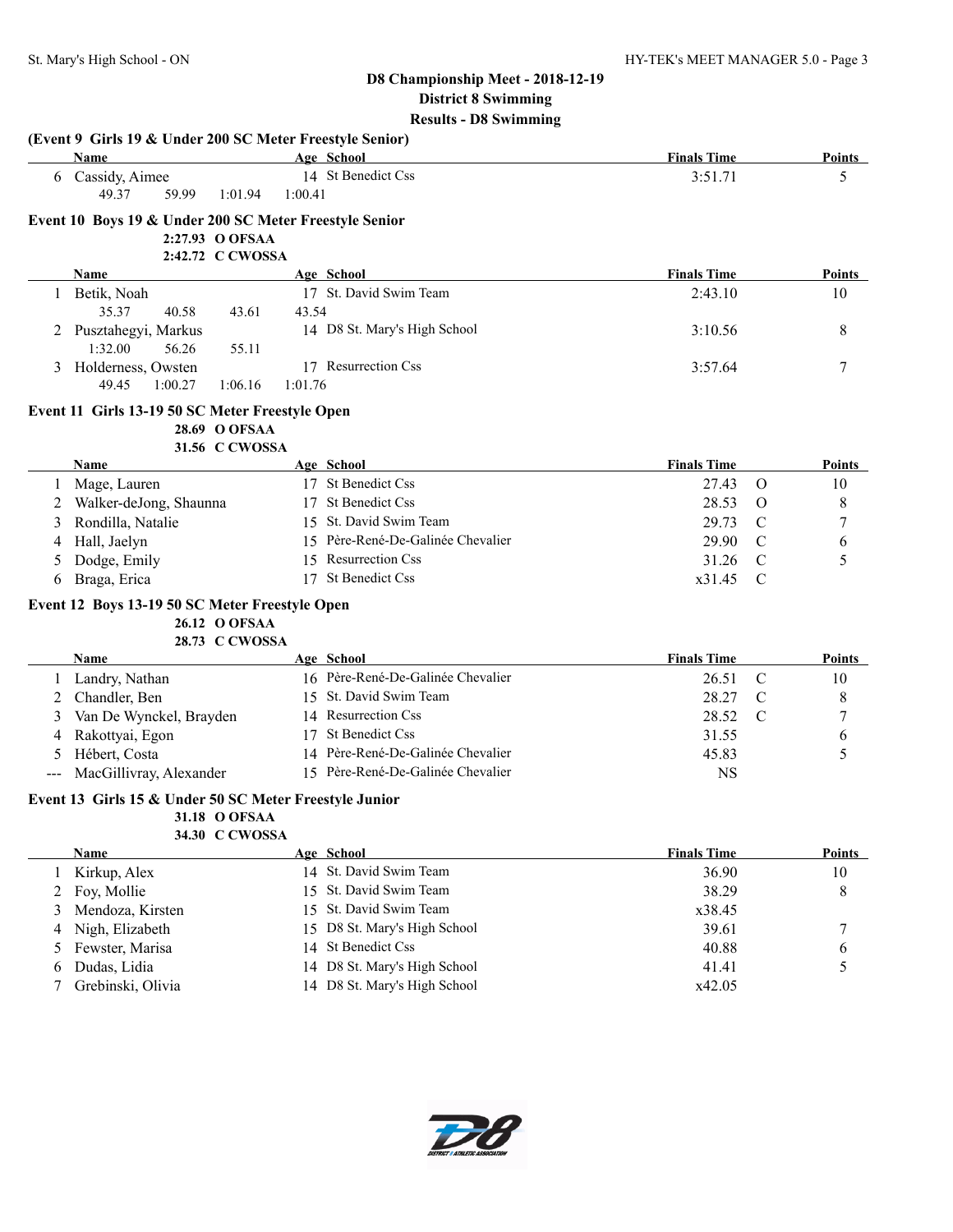#### **(Event 13 Girls 15 & Under 50 SC Meter Freestyle Junior)**

|    | <b>Name</b>          |     | Age School                   | <b>Finals Time</b> | <b>Points</b> |
|----|----------------------|-----|------------------------------|--------------------|---------------|
| 8  | Good, Paige          |     | 15 D8 St. Mary's High School | x42.40             |               |
| 9  | Galway, Riley        | 15. | St Benedict Css              | 43.03              | 4             |
| 10 | Lee, Sarah           |     | 14 St Benedict Css           | x43.71             |               |
| 11 | Talbot, Zoe          | 15. | St Benedict Css              | x44.15             |               |
| 12 | Simoes, Sarah        |     | 14 D8 St. Mary's High School | x44.75             |               |
| 13 | Evans, Emily         | 15. | <b>Resurrection Css</b>      | 45.79              | 2             |
| 14 | Fischbach, Tabitha   |     | 14 Resurrection Css          | 45.92              |               |
| 15 | Mage, Evelyn         |     | 14 St Benedict Css           | x46.03             |               |
| 16 | Coghill, Jessica     |     | 14 D8 St. Mary's High School | x48.04             |               |
| 17 | Craig, Jordyne       | 15  | St Benedict Css              | x49.64             |               |
|    | Mayne, Avery         |     | 14 St. David Swim Team       | <b>NS</b>          |               |
|    | Kauk, Lana           |     | 14 St. David Swim Team       | <b>NS</b>          |               |
|    | Ptak, Zoe            |     | 15 D8 St. Mary's High School | <b>NS</b>          |               |
|    | Wojciechowski, Gabby |     | 15 Resurrection Css          | <b>NS</b>          |               |

#### **Event 14 Boys 15 & Under 50 SC Meter Freestyle Junior**

**28.88 O OFSAA 31.77 C CWOSSA**

|    | <b>Name</b>             |     | Age School                        | <b>Finals Time</b> | <b>Points</b> |
|----|-------------------------|-----|-----------------------------------|--------------------|---------------|
| *1 | Stapleton, Andrew       |     | 14 St. David Swim Team            | 34.51              | 9             |
| *1 | Pusztahegyi, Markus     |     | 14 D8 St. Mary's High School      | 34.51              | 9             |
| 3  | Clinton, Logan          | 15. | <b>Resurrection Css</b>           | 36.01              |               |
|    | 4 Pavlyshyn, Maksym     |     | 15 Père-René-De-Galinée Chevalier | 36.40              | 6             |
|    | Smith, Braedan          |     | 14 St. David Swim Team            | 37.77              |               |
| 6. | Pedro, Andrew           |     | 15 Resurrection Css               | 39.07              | 4             |
|    | 7 Kobetich, Stefan      |     | 14 D8 St. Mary's High School      | 40.32              | ◠             |
| 8  | James, Owen             |     | 14 St Benedict Css                | 40.63              |               |
| 9  | Wells, Adain            |     | 14 D8 St. Mary's High School      | x43.80             |               |
| 10 | Almeida, Nicholas       |     | 14 Père-René-De-Galinée Chevalier | 43.82              |               |
|    | Duval, Dante            |     | 15 D8 St. Mary's High School      | <b>NS</b>          |               |
|    | Garzon Llanos, Mauricio |     | 15 St. David Swim Team            | <b>NS</b>          |               |
|    |                         |     |                                   |                    |               |

#### **Event 15 Girls 19 & Under 50 SC Meter Freestyle Senior**

 $\mathcal{L}_{\mathcal{L}}$ 

#### **31.27 O OFSAA 34.40 C CWOSSA**

|    | <b>Name</b>        | Age School                        | <b>Finals Time</b> |                | <b>Points</b> |
|----|--------------------|-----------------------------------|--------------------|----------------|---------------|
|    | Hinsperger, Kate   | 16 St. David Swim Team            | 31.40              | <sup>-</sup> C | 10            |
|    | 2 Beesley, Hannah  | 17 St. David Swim Team            | 34.25              | C              | 8             |
|    | 3 Joseph, Victoria | 16 St Benedict Css                | 35.44              |                | 7             |
|    | 4 Jewer, Emma      | 17 St. David Swim Team            | x37.12             |                |               |
|    | 5 Tunstall, Lia    | <b>Resurrection Css</b>           | 37.44              |                | 6             |
|    | 6 Chenier, Maddi   | 16 D8 St. Mary's High School      | 37.73              |                |               |
|    | Stark, Emmaline    | 16 Resurrection Css               | 38.52              |                | 4             |
| 8  | Bensler, Rachel    | St. David Swim Team               | x40.64             |                |               |
|    | Tardif, Adélie     | 16 Père-René-De-Galinée Chevalier | 42.78              |                |               |
| 10 | Robinson, Alistair | <b>Resurrection Css</b>           | x42.96             |                |               |

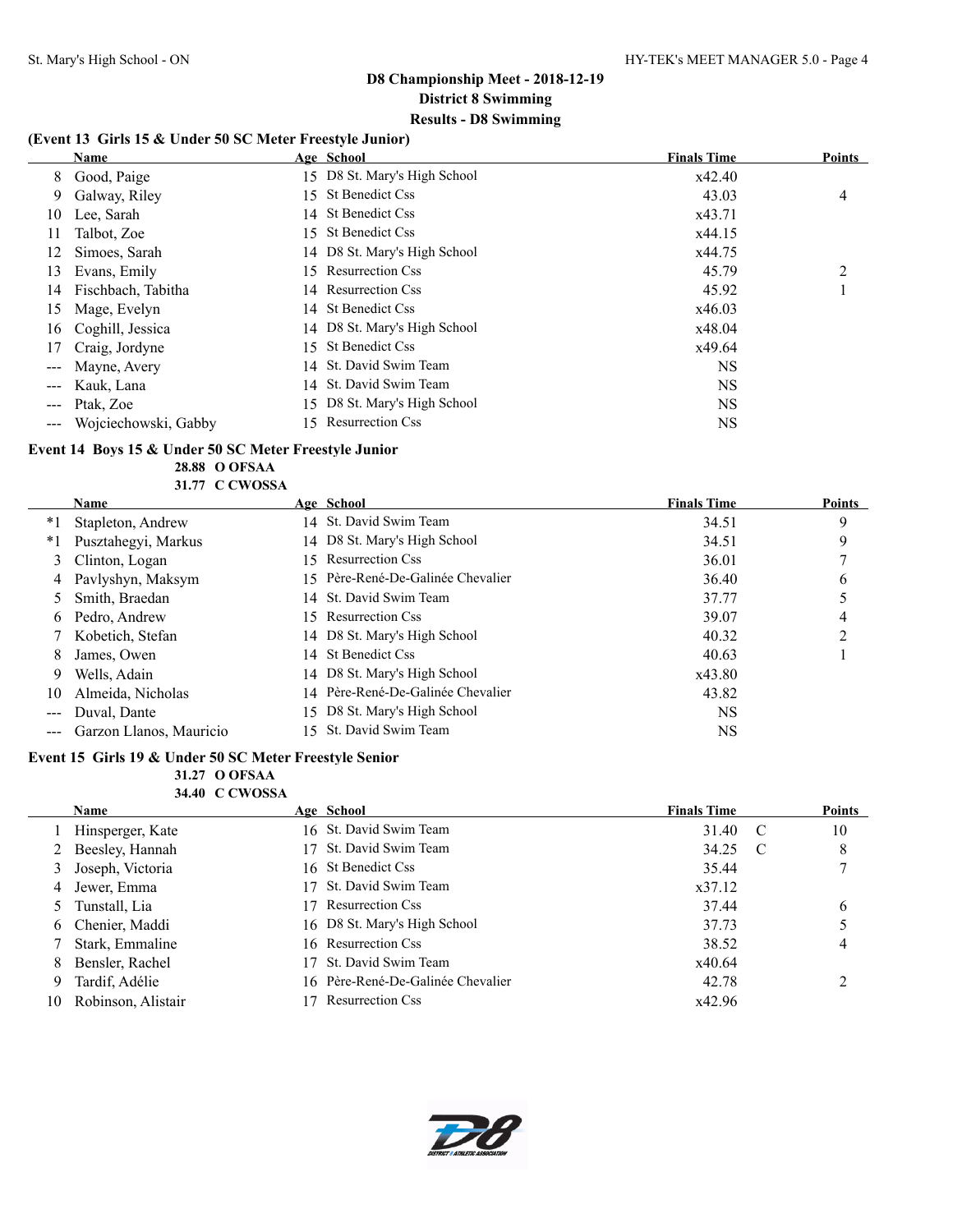#### **(Event 15 Girls 19 & Under 50 SC Meter Freestyle Senior)**

|    | <b>Name</b>           | Age School                     | <b>Finals Time</b> | Points |
|----|-----------------------|--------------------------------|--------------------|--------|
| 11 | Bracken, Abby         | St Benedict Css                | 45.46              |        |
| 12 | Van Der Gulik, Jewel  | <b>Resurrection Css</b><br>17. | x46.22             |        |
| 13 | Keating, Taylor       | 16 D8 St. Mary's High School   | 47.58              |        |
|    | 14 Peplinski, Lily    | 16 Resurrection Css            | x50.00             |        |
| 15 | Nguyen, Mimi          | 16 Resurrection Css            | x51.37             |        |
| 16 | Van Der Gulik, Glory  | <b>Resurrection Css</b>        | x1:03.28           |        |
|    | --- Castanier, Jenna  | <b>Resurrection Css</b>        | <b>NS</b>          |        |
|    | --- Reitzel, Kandace  | 17 St. David Swim Team         | <b>NS</b>          |        |
|    | Canini, Claire        | 16 St. David Swim Team         | <b>NS</b>          |        |
|    | --- Fiolleau, Katelyn | 16 Resurrection Css            | NS                 |        |

#### **Event 16 Boys 19 & Under 50 SC Meter Freestyle Senior**

#### **26.99 O OFSAA**

**29.69 C CWOSSA**

|   | <b>Name</b>            | Age School                   | <b>Finals Time</b> |                | <b>Points</b> |
|---|------------------------|------------------------------|--------------------|----------------|---------------|
|   | Park, Jun              | 18 St. David Swim Team       | 25.86              | - 0            | 10            |
|   | Gancena, Jason         | 17 St Benedict Css           | 27.42              | <sup>-</sup> C | 8             |
| 3 | Murillo Reyes, Brandon | 16 D8 St. Mary's High School | 30.24              |                |               |
| 4 | Betik, Noah            | 17 St. David Swim Team       | 30.37              |                | 6             |
|   | Edmondson, Gabriel     | 18 D8 St. Mary's High School | 30.76              |                |               |
| 6 | Vautour, Justin        | 17 D8 St. Mary's High School | x31.08             |                |               |
|   | 7 Pietrzyk, Dawid      | 16 D8 St. Mary's High School | x35.49             |                |               |
| 8 | Karger, Sam            | 16 St. David Swim Team       | x40.74             |                |               |
| 9 | McLean, Reid           | 17 St Benedict Css           | 41.72              |                | 4             |
|   | Johanns, Mitchell      | 17 St. David Swim Team       | NS                 |                |               |

### **Event 17 Girls 13-19 100 SC Meter IM Open**

**1:13.35 O OFSAA 1:20.69 C CWOSSA**

|   | Name                                 |     | Age School                        | <b>Finals Time</b> |             | <b>Points</b> |
|---|--------------------------------------|-----|-----------------------------------|--------------------|-------------|---------------|
|   | Fabian, Gillian<br>40.43<br>34.33    |     | 15 St. David Swim Team            | $1:14.76$ C        |             | 10            |
|   | 2 Jones, Charlotte<br>42.17<br>34.83 | 17  | <b>St Benedict Css</b>            | 1:17.00            | $\mathbf C$ | 8             |
| 3 | Caron, Ava<br>37.45<br>42.13         |     | 16 Père-René-De-Galinée Chevalier | $1:19.58$ C        |             | π             |
| 4 | Braga, Erica<br>36.77<br>42.88       | 17  | <b>St Benedict Css</b>            | 1:19.65            | $\mathbf C$ | 6             |
|   | 5 Dodge, Emily<br>36.96<br>43.05     |     | 15 Resurrection Css               | 1:20.01            | C           | 5             |
| 6 | Davis, Delaney<br>44.91<br>37.74     |     | 16 St. David Swim Team            | 1:22.65            |             | 4             |
|   | Lemke, Sarah<br>46.60<br>51.02       | 15. | St Benedict Css                   | x1:37.62           |             |               |

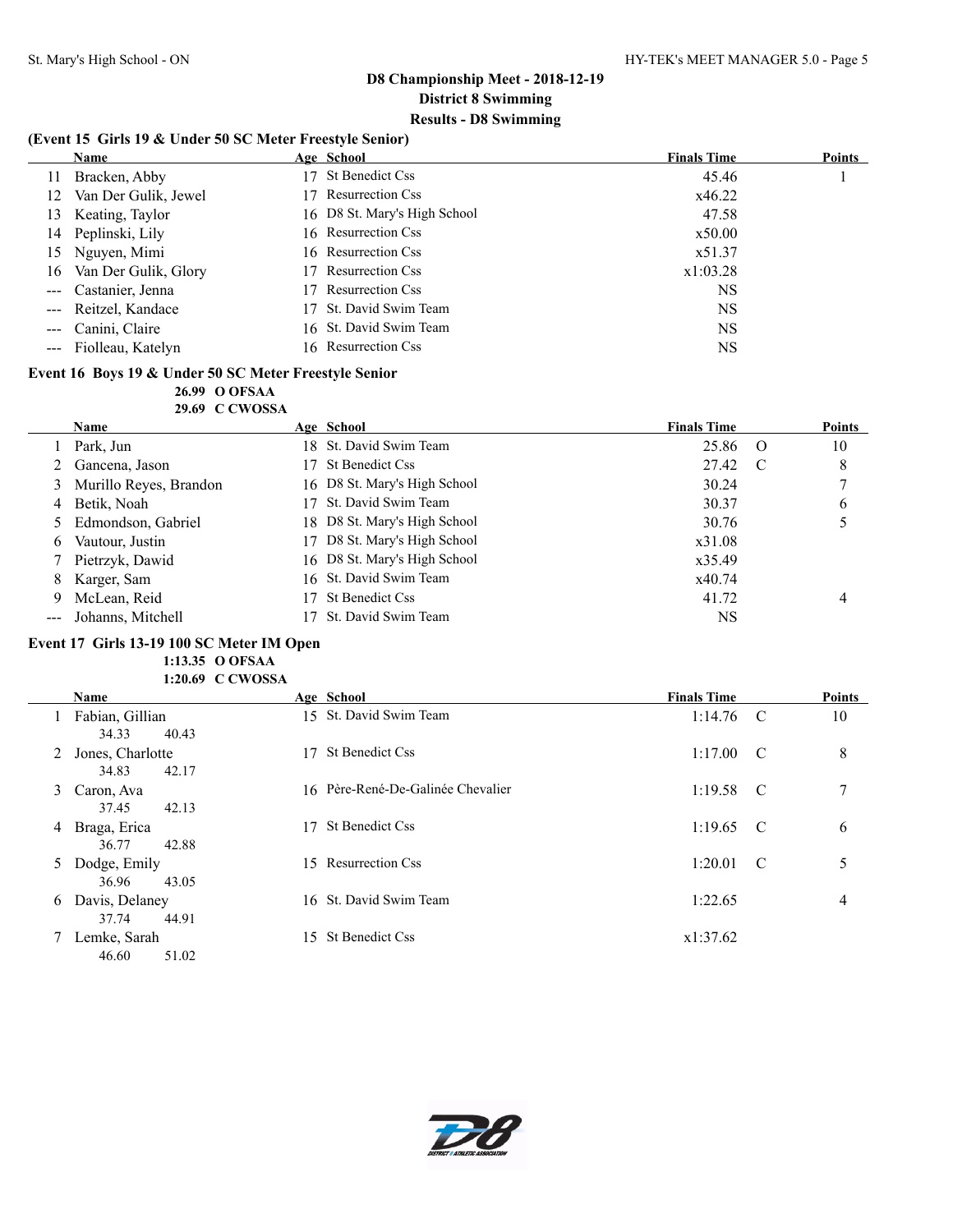50.26 54.44

### **D8 Championship Meet - 2018-12-19 District 8 Swimming Results - D8 Swimming**

|   | Event 18 Boys 13-19 100 SC Meter IM Open                             |                                                |       |                                                 |                    |               |               |
|---|----------------------------------------------------------------------|------------------------------------------------|-------|-------------------------------------------------|--------------------|---------------|---------------|
|   |                                                                      | 1:06.76 O OFSAA                                |       |                                                 |                    |               |               |
|   |                                                                      | 1:13.44 C CWOSSA                               |       |                                                 |                    |               |               |
|   | <b>Name</b>                                                          |                                                |       | Age School<br>14 Père-René-De-Galinée Chevalier | <b>Finals Time</b> | $\mathcal{C}$ | Points        |
|   | 1 Ardelean, Filip<br>31.69<br>37.60                                  |                                                |       |                                                 | 1:09.29            |               | 10            |
|   | 2 Al-Aoussi, Mehdi<br>39.75<br>39.83                                 |                                                |       | 16 Père-René-De-Galinée Chevalier               | 1:19.58            |               | $\,8\,$       |
|   | 3 Lavoie-Lemee, Étienne<br>39.92<br>41.29                            |                                                |       | 16 Père-René-De-Galinée Chevalier               | x1:21.21           |               |               |
|   | 4 Rakottyai, Egon<br>38.65<br>45.01                                  |                                                |       | 17 St Benedict Css                              | 1:23.66            |               | 7             |
|   | Event 19 Girls 13-19 200 SC Meter IM Open                            | 2:39.44 O OFSAA<br>2:55.38 C CWOSSA            |       |                                                 |                    |               |               |
|   | <b>Name</b>                                                          |                                                |       | Age School                                      | <b>Finals Time</b> |               | <b>Points</b> |
|   | 1 Vi, Kyanna<br>35.45<br>42.60                                       | 48.34                                          | 36.91 | 17 St Benedict Css                              | 2:43.30            | C             | 10            |
|   | Jones, Charlotte<br>36.79<br>40.73                                   | 51.80                                          | 38.22 | 17 St Benedict Css                              | 2:47.54            | C             | 8             |
| 3 | Caron, Ava                                                           |                                                |       | 16 Père-René-De-Galinée Chevalier               | 2:53.06            | C             | 7             |
| 4 | 38.12<br>43.54<br>Caron, Hannah                                      | 49.77                                          | 41.63 | 14 Père-René-De-Galinée Chevalier               | 3:01.48            |               | 6             |
|   | 40.68<br>43.80                                                       | 56.62                                          | 40.38 |                                                 |                    |               |               |
|   | --- Cronin, Brooke                                                   |                                                |       | 15 Resurrection Css                             | DQ                 |               |               |
|   | 50.84<br>1:02.93<br>Event 20 Boys 13-19 200 SC Meter IM Open<br>Name | 1:03.39<br>2:27.59 O OFSAA<br>2:42.35 C CWOSSA | 46.63 | Age School                                      | <b>Finals Time</b> |               | Points        |
|   | 1 Paroski, Lazar                                                     |                                                |       | 14 Père-René-De-Galinée Chevalier               | 2:38.76            | $\mathcal{C}$ | 10            |
|   | 33.45<br>38.43                                                       | 50.04                                          | 36.84 |                                                 |                    |               |               |
|   | --- MacGillivray, Alexander                                          |                                                |       | 15 Père-René-De-Galinée Chevalier               | <b>NS</b>          |               |               |
|   | Event 21 Girls 15 & Under 100 SC Meter IM Junior                     |                                                |       |                                                 |                    |               |               |
|   |                                                                      | 1:24.21 O OFSAA                                |       |                                                 |                    |               |               |
|   |                                                                      | 1:32.63 C CWOSSA                               |       |                                                 |                    |               |               |
|   | Name                                                                 |                                                |       | Age School                                      | <b>Finals Time</b> |               | Points        |
|   | 1 Hillier, Emma<br>40.05<br>47.01                                    |                                                |       | 15 Resurrection Css                             | 1:27.06            | $\mathcal{C}$ | 10            |
|   | 2 Gould, Ashley<br>42.53<br>51.79                                    |                                                |       | 14 St Benedict Css                              | 1:34.32            |               | 8             |



3 Mercier, Madison 14 St Benedict Css 1:44.70 11:44.70 7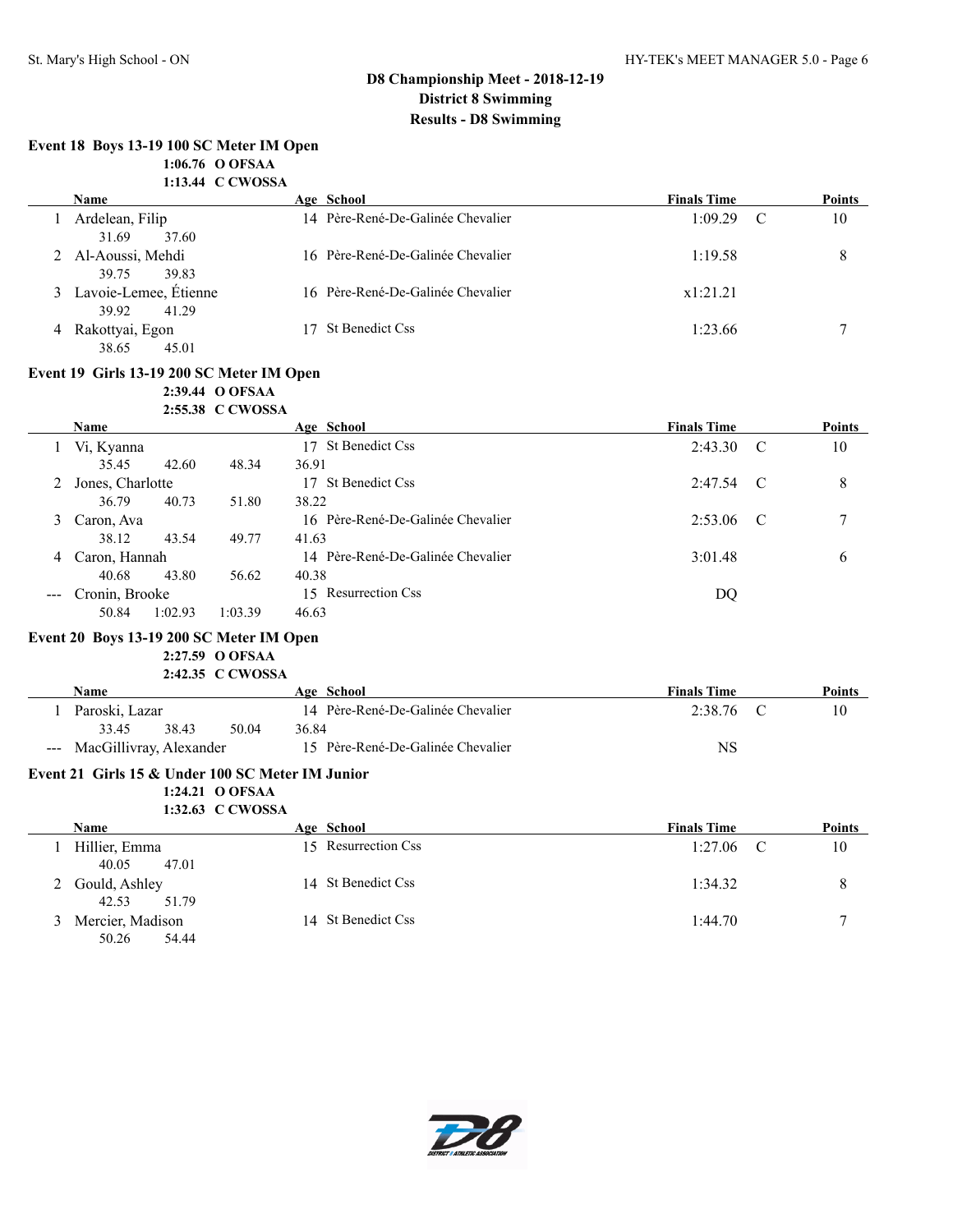|              | Event 22 Boys 15 & Under 100 SC Meter IM Junior<br>1:18.98 O OFSAA<br>1:26.88 C CWOSSA  |                              |                    |          |        |
|--------------|-----------------------------------------------------------------------------------------|------------------------------|--------------------|----------|--------|
|              | Name                                                                                    | Age School                   | <b>Finals Time</b> |          | Points |
|              | 1 Benest, Patrick<br>40.14<br>46.42                                                     | 15 Resurrection Css          | 1:26.56            | C        | 10     |
|              | 2 James, Owen<br>47.75<br>1:02.51                                                       | 14 St Benedict Css           | 1:50.26            |          | 8      |
|              | Event 23 Girls 19 & Under 100 SC Meter IM Senior<br>1:21.62 O OFSAA<br>1:29.78 C CWOSSA |                              |                    |          |        |
|              | <b>Name</b>                                                                             | Age School                   | <b>Finals Time</b> |          | Points |
|              | 1 Hinsperger, Kate<br>37.33<br>45.11                                                    | 16 St. David Swim Team       | 1:22.44            | C        | 10     |
|              | 2 Beesley, Hannah<br>41.67<br>48.70                                                     | 17 St. David Swim Team       | 1:30.37            |          | 8      |
| 3            | Chenier, Maddi<br>42.28<br>50.31                                                        | 16 D8 St. Mary's High School | 1:32.59            |          | 7      |
|              | 4 Hernandez Vargas, Aitana<br>46.23<br>53.21                                            | 17 Resurrection Css          | 1:39.44            |          | 6      |
|              | 5 Yuhasz, Abbey<br>53.29<br>51.89                                                       | 16 Resurrection Css          | 1:45.18            |          | 5      |
|              | 6 Davidson, Natalie<br>53.95<br>56.30                                                   | 17 St Benedict Css           | 1:50.25            |          | 4      |
|              | Event 24 Boys 19 & Under 100 SC Meter IM Senior<br>1:12.92 O OFSAA<br>1:20.21 C CWOSSA  |                              |                    |          |        |
|              | Name                                                                                    | Age School                   | <b>Finals Time</b> |          | Points |
| $\mathbf{1}$ | Edmondson, Gabriel<br>35.42<br>41.86                                                    | 18 D8 St. Mary's High School | 1:17.28            | C        | 10     |
|              | 2 Gancena, Jason<br>35.40<br>42.60                                                      | 17 St Benedict Css           | 1:18.00            | C        | 8      |
|              | 3 Karpets, Andrij<br>42.54<br>49.54                                                     | 16 Resurrection Css          | 1:32.08            |          | 7      |
|              | Event 25 Girls 13-19 100 SC Meter Butterfly Open<br>1:10.66 O OFSAA<br>1:17.73 C CWOSSA |                              |                    |          |        |
|              | <b>Name</b>                                                                             | Age School                   | <b>Finals Time</b> |          | Points |
|              | 1 Walker-deJong Shaunna                                                                 | 17 St Benedict Css           | 1.1049             | $\Omega$ | 10     |

| Walker-deJong, Shaunna                                  | 17 St Benedict Css                | 1:10.49<br>$\Omega$ | 10           |
|---------------------------------------------------------|-----------------------------------|---------------------|--------------|
| 33.13<br>37.36<br>2 Hall, Jaelyn                        | 15 Père-René-De-Galinée Chevalier | $1:15.52$ C         | 8            |
| 35.66<br>39.86<br>Davis, Delaney<br>3<br>36.93<br>46.28 | 16 St. David Swim Team            | 1:23.21             |              |
| Cronin, Brooke<br>-4<br>1:04.71<br>53.46                | 15 Resurrection Css               | 1:58.17             | <sub>0</sub> |

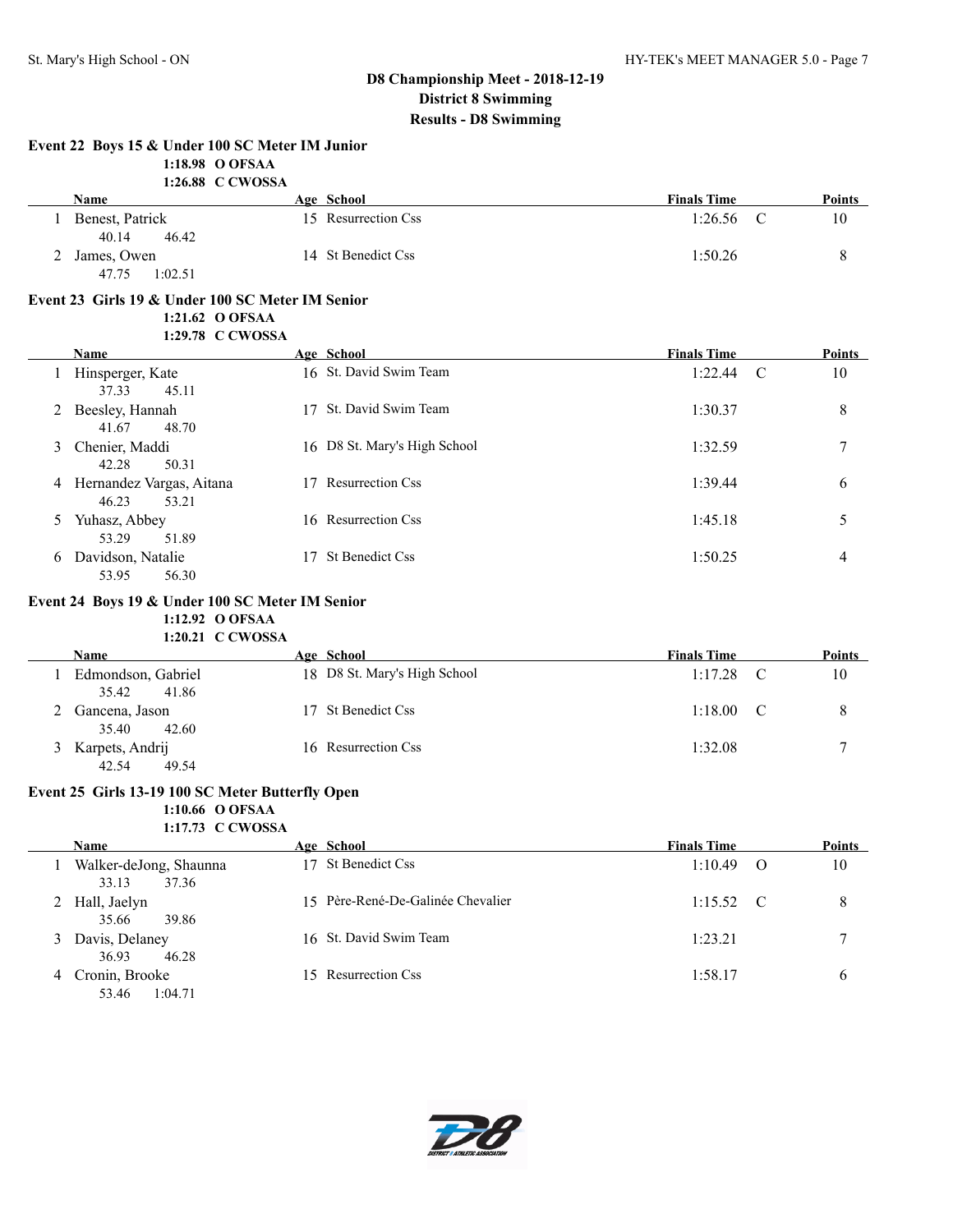|   | Event 26 Boys 13-19 100 SC Meter Butterfly Open                                           |                                   |                    |               |               |
|---|-------------------------------------------------------------------------------------------|-----------------------------------|--------------------|---------------|---------------|
|   | 1:04.65 O OFSAA<br>1:11.12 C CWOSSA                                                       |                                   |                    |               |               |
|   | <b>Name</b>                                                                               | Age School                        | <b>Finals Time</b> |               | Points        |
|   | 1 Landry, Nathan<br>30.06<br>32.51                                                        | 16 Père-René-De-Galinée Chevalier | 1:02.57            | $\Omega$      | 10            |
|   | --- MacGillivray, Alexander                                                               | 15 Père-René-De-Galinée Chevalier | <b>NS</b>          |               |               |
|   | Event 27 Girls 15 & Under 50 SC Meter Butterfly Junior<br>36.41 O OFSAA<br>40.05 C CWOSSA |                                   |                    |               |               |
|   | Name                                                                                      | Age School                        | <b>Finals Time</b> |               | Points        |
|   | --- Fischbach, Tabitha                                                                    | 14 Resurrection Css               | <b>DQ</b>          |               |               |
|   | Event 28 Boys 15 & Under 50 SC Meter Butterfly Junior<br>32.73 O OFSAA<br>36.00 C CWOSSA  |                                   |                    |               |               |
|   | Name                                                                                      | Age School                        | <b>Finals Time</b> |               | Points        |
|   | Clinton, Logan                                                                            | 15 Resurrection Css               | DQ                 |               |               |
|   | Event 29 Girls 19 & Under 50 SC Meter Butterfly Senior<br>34.92 O OFSAA<br>38.41 C CWOSSA |                                   |                    |               |               |
|   | Name                                                                                      | Age School                        | <b>Finals Time</b> |               | <b>Points</b> |
|   | 1 Hinsperger, Kate                                                                        | 16 St. David Swim Team            | 35.86              | C             | 10            |
| 2 | Dudek, Monika                                                                             | 17 Resurrection Css               | 41.49              |               | 8             |
| 3 | Hernandez Vargas, Aitana                                                                  | 17 Resurrection Css               | 47.72              |               | 7             |
|   | Event 30 Boys 19 & Under 50 SC Meter Butterfly Senior<br>30.49 O OFSAA<br>33.54 C CWOSSA  |                                   |                    |               |               |
|   | Name                                                                                      | Age School                        | <b>Finals Time</b> |               | Points        |
|   | 1 Park, Jun                                                                               | 18 St. David Swim Team            | 26.75              | $\Omega$      | 10            |
|   | 2 Edmondson, Gabriel                                                                      | 18 D8 St. Mary's High School      | 35.22              |               | 8             |
|   | Event 31 Girls 13-19 100 SC Meter Freestyle Open<br>1:03.41 O OFSAA<br>1:09.75 C CWOSSA   |                                   |                    |               |               |
|   | Name                                                                                      | Age School                        | <b>Finals Time</b> |               | Points        |
| 1 | Mage, Lauren<br>29.60<br>32.50                                                            | 17 St Benedict Css                | 1:02.10            | O             | 10            |
| 2 | Walker-deJong, Shaunna<br>30.81<br>33.42                                                  | 17 St Benedict Css                | 1:04.23            | $\mathcal{C}$ | 8             |
| 3 | Rondilla, Natalie<br>31.78<br>35.11                                                       | 15 St. David Swim Team            | 1:06.89            | $\mathbf C$   | 7             |
|   | 4 Hall, Jaelyn<br>33.18<br>34.97                                                          | 15 Père-René-De-Galinée Chevalier | 1:08.15            | $\mathcal{C}$ | 6             |
|   | 5 Dodge, Emily<br>33.88<br>36.20                                                          | 15 Resurrection Css               | 1:10.08            |               | 5             |

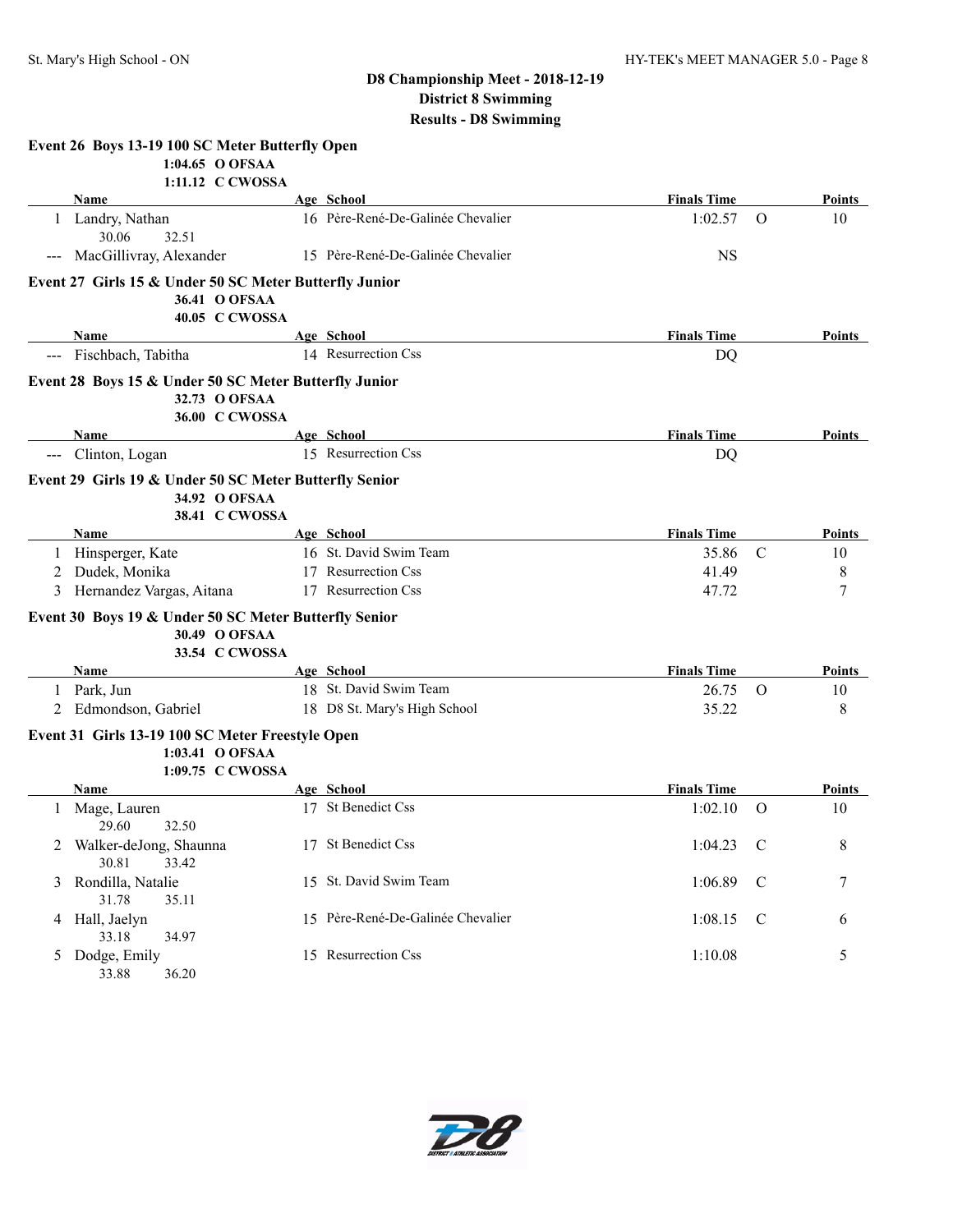|       | Name                                                    | Age School                        | <b>Finals Time</b> | <b>Points</b>       |
|-------|---------------------------------------------------------|-----------------------------------|--------------------|---------------------|
|       | --- Davis, Delaney                                      | 16 St. David Swim Team            | <b>NS</b>          |                     |
|       | Event 32 Boys 13-19 100 SC Meter Freestyle Open         |                                   |                    |                     |
|       | 58.24 O OFSAA                                           |                                   |                    |                     |
|       | 1:04.06 C CWOSSA                                        |                                   |                    |                     |
|       | Name                                                    | Age School                        | <b>Finals Time</b> | <b>Points</b>       |
|       | 1 Paroski, Lazar<br>29.49<br>31.95                      | 14 Père-René-De-Galinée Chevalier | 1:01.44            | $\mathcal{C}$<br>10 |
|       | Van De Wynckel, Brayden<br>30.02<br>31.97               | 14 Resurrection Css               | 1:01.99            | 8<br>C              |
| 3     | Chandler, Ben<br>30.90<br>32.96                         | 15 St. David Swim Team            | 1:03.86            | 7<br>C              |
|       | 4 Al-Aoussi, Mehdi<br>32.80<br>34.96                    | 16 Père-René-De-Galinée Chevalier | 1:07.76            | 6                   |
|       | Event 33 Girls 15 & Under 100 SC Meter Freestyle Junior |                                   |                    |                     |
|       | 1:14.29 O OFSAA<br>1:21.72 C CWOSSA                     |                                   |                    |                     |
|       | Name                                                    | Age School                        | <b>Finals Time</b> | Points              |
|       | 1 Hillier, Emma<br>37.38<br>40.21                       | 15 Resurrection Css               | 1:17.59            | $\mathcal{C}$<br>10 |
|       | 2 Gould, Ashley<br>39.62<br>42.22                       | 14 St Benedict Css                | 1:21.84            | 8                   |
|       | 3 Nigh, Elizabeth<br>42.94<br>48.36                     | 15 D8 St. Mary's High School      | 1:31.30            | 7                   |
|       | 4 Evans, Emily<br>49.99<br>59.92                        | 15 Resurrection Css               | 1:49.91            | 6                   |
| 5     | Craig, Jordyne<br>53.32<br>58.54                        | 15 St Benedict Css                | 1:51.86            | 5                   |
|       | Ptak, Zoe                                               | 15 D8 St. Mary's High School      | <b>NS</b>          |                     |
| $---$ | Wojciechowski, Gabby                                    | 15 Resurrection Css               | <b>NS</b>          |                     |
|       | Event 34 Boys 15 & Under 100 SC Meter Freestyle Junior  |                                   |                    |                     |
|       | 1:08.14 O OFSAA<br>1:14.95 C CWOSSA                     |                                   |                    |                     |
|       | Name                                                    | Age School                        | <b>Finals Time</b> | Points              |
| 1     | Benest, Patrick<br>34.66<br>43.12                       | 15 Resurrection Css               | 1:17.78            | 10                  |
|       | 2 McGrath, Jonathan<br>40.00<br>42.38                   | 15 D8 St. Mary's High School      | 1:22.38            | 8                   |
| 3     | Pusztahegyi, Markus<br>39.45<br>49.13                   | 14 D8 St. Mary's High School      | 1:28.58            | 7                   |
| 4     | Pedro, Andrew<br>41.69<br>48.05                         | 15 Resurrection Css               | 1:29.74            | 6                   |
| 5     | Kobetich, Stefan<br>44.44<br>54.61                      | 14 D8 St. Mary's High School      | x1:39.05           |                     |

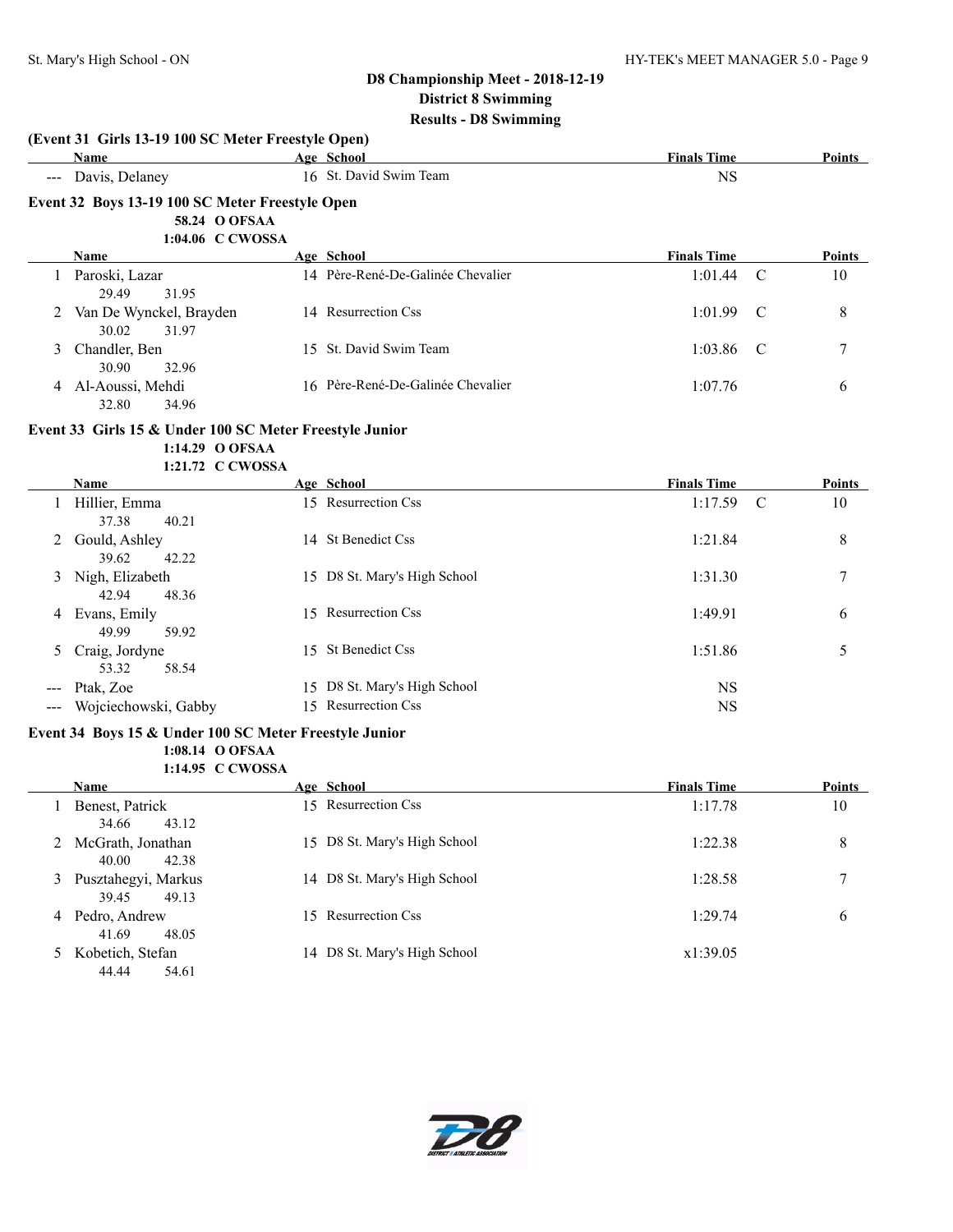### **Event 35 Girls 19 & Under 100 SC Meter Freestyle Senior**

**1:10.35 O OFSAA**

|   | 1:17.39 C CWOSSA                       |                       |                              |                    |                |
|---|----------------------------------------|-----------------------|------------------------------|--------------------|----------------|
|   | Name                                   | Age School            |                              | <b>Finals Time</b> | <b>Points</b>  |
|   | Beesley, Hannah<br>42.86<br>38.75      |                       | 17 St. David Swim Team       | 1:21.61            | 10             |
| 2 | Jewer, Emma<br>40.38<br>44.11          | 17                    | St. David Swim Team          | 1:24.49            | 8              |
|   | 3 Kutnik, Monika<br>42.07<br>46.69     |                       | 16 D8 St. Mary's High School | 1:28.76            | 7              |
| 4 | Van Der Gulik, Tia<br>45.23<br>45.89   | 17 Resurrection Css   |                              | 1:31.12            | 6              |
| 5 | Tunstall, Lia<br>43.32<br>50.78        | 17                    | <b>Resurrection Css</b>      | 1:34.10            | 5              |
| 6 | Van Der Gulik, Jewel<br>48.71<br>52.08 | 17                    | <b>Resurrection Css</b>      | x1:40.79           |                |
|   | Simoes, Sarah<br>49.28<br>52.09        |                       | 14 D8 St. Mary's High School | 1:41.37            | $\overline{4}$ |
| 8 | Bracken, Abby<br>49.90<br>54.52        | St Benedict Css<br>17 |                              | 1:44.42            | 2              |

#### **Event 36 Boys 19 & Under 100 SC Meter Freestyle Senior 1:03.35 O OFSAA**

**1:09.69 C CWOSSA**

|       | <b>Name</b>              |    | Age School                   | <b>Finals Time</b> | <b>Points</b>  |
|-------|--------------------------|----|------------------------------|--------------------|----------------|
|       | Park, Jun                |    | 18 St. David Swim Team       | 1:00.11            | 10<br>$\Omega$ |
|       | 31.21<br>28.90           |    |                              |                    |                |
|       | 2 Murillo Reyes, Brandon |    | 16 D8 St. Mary's High School | 1:11.11            | 8              |
|       | 33.79<br>37.32           |    |                              |                    |                |
| 3     | Vautour, Justin          | 17 | D8 St. Mary's High School    | 1:15.06            | 7              |
|       | 35.32<br>39.74           |    |                              |                    |                |
| 4     | Pham, Andrew             |    | 16 D8 St. Mary's High School | x1:15.59           |                |
|       | 39.58<br>36.01           |    |                              |                    |                |
| 5.    | Karpets, Andrij          |    | 16 Resurrection Css          | 1:17.87            | 6              |
|       | 36.07<br>41.80           |    |                              |                    |                |
| 6     | Karger, Sam              |    | 16 St. David Swim Team       | 1:39.67            | 5              |
|       | McLean, Reid             | 17 | St Benedict Css              | 1:40.03            | 4              |
| 8     | Holderness, Owsten       | 17 | <b>Resurrection Css</b>      | 1:46.52            | 2              |
|       | 49.37<br>57.15           |    |                              |                    |                |
| $---$ | Johanns, Mitchell        | 17 | St. David Swim Team          | <b>NS</b>          |                |

#### **Event 37 Girls 13-19 100 SC Meter Backstroke Open 1:11.42 O OFSAA 1:18.56 C CWOSSA**

| <b>Name</b>      | Age School                        | <b>Finals Time</b> | Points |
|------------------|-----------------------------------|--------------------|--------|
| Jones, Charlotte | 17 St Benedict Css                | 1:13.91            | 10     |
| 35.47<br>38.44   |                                   |                    |        |
| Caron, Hannah    | 14 Père-René-De-Galinée Chevalier | 1:17.49            | 8      |
| 39.92<br>37.57   |                                   |                    |        |

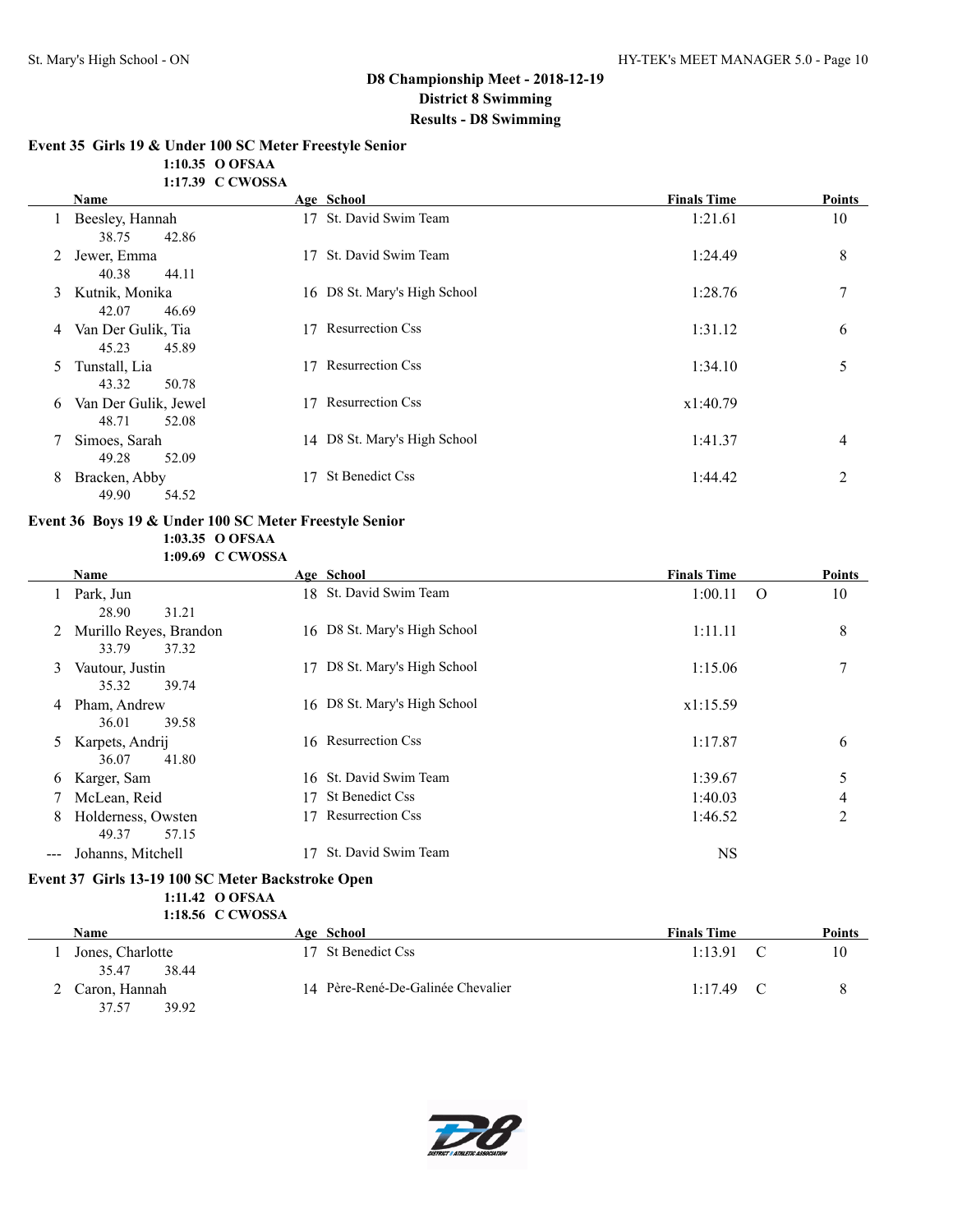**(Event 37 Girls 13-19 100 SC Meter Backstroke Open)**

#### **D8 Championship Meet - 2018-12-19 District 8 Swimming Results - D8 Swimming**

**Name Age School Finals Time Points** 3 Braga, Erica 17 St Benedict Css 1:18.13 C 7

### 37.94 40.19 --- Yuhasz, Abbey 16 Resurrection Css DQ 51.93 55.31 --- Rondilla, Natalie 15 St. David Swim Team SCR **Event 38 Boys 13-19 100 SC Meter Backstroke Open 1:06.60 O OFSAA 1:13.26 C CWOSSA Name Age School Finals Time Points** 1 Jensen, Alex 15 Père-René-De-Galinée Chevalier 1:05.93 O 10 31.78 34.15 2 Paroski, Lazar 14 Père-René-De-Galinée Chevalier 1:10.77 C 8 35.09 35.68 3 Chandler, Ben 15 St. David Swim Team 1:11.23 C 7 35.06 36.17 **Event 39 Girls 15 & Under 50 SC Meter Backstroke Junior 37.50 O OFSAA 41.25 C CWOSSA Name Age School Finals Time Points** 1 Hillier, Emma 15 Resurrection Css 40.26 C 10 2 Gould, Ashley 14 St Benedict Css 42.20 8 3 Foy, Mollie 15 St. David Swim Team 45.04 7 4 Dudas, Lidia 14 D8 St. Mary's High School 47.84 6 5 Galway, Riley 15 St Benedict Css 50.04 5 6 Grebinski, Olivia 14 D8 St. Mary's High School 50.36 4 7 Coghill, Jessica 14 D8 St. Mary's High School x55.10 8 Fischbach, Tabitha 14 Resurrection Css 1:02.40 2 --- Mercier, Madison 14 St Benedict Css DQ **Event 40 Boys 15 & Under 50 SC Meter Backstroke Junior 35.73 O OFSAA 39.30 C CWOSSA Name Age School Finals Time Points** 1 Pedro, Andrew 15 Resurrection Css 45.22 10 2 James, Owen 14 St Benedict Css 46.18 8 3 McGrath, Jonathan 15 D8 St. Mary's High School 48.74 7 4 Pavlyshyn, Maksym 15 Père-René-De-Galinée Chevalier 49.34 6 5 Clinton, Logan 15 Resurrection Css 52.06 5 6 Smith, Braedan 14 St. David Swim Team 52.59 4 --- Duval, Dante 15 D8 St. Mary's High School DQ **Event 41 Girls 19 & Under 50 SC Meter Backstroke Senior 40.50 C CWOSSA**

**Name Age School Finals Time Points** 1 Joseph, Victoria 16 St Benedict Css 39.04 C 10

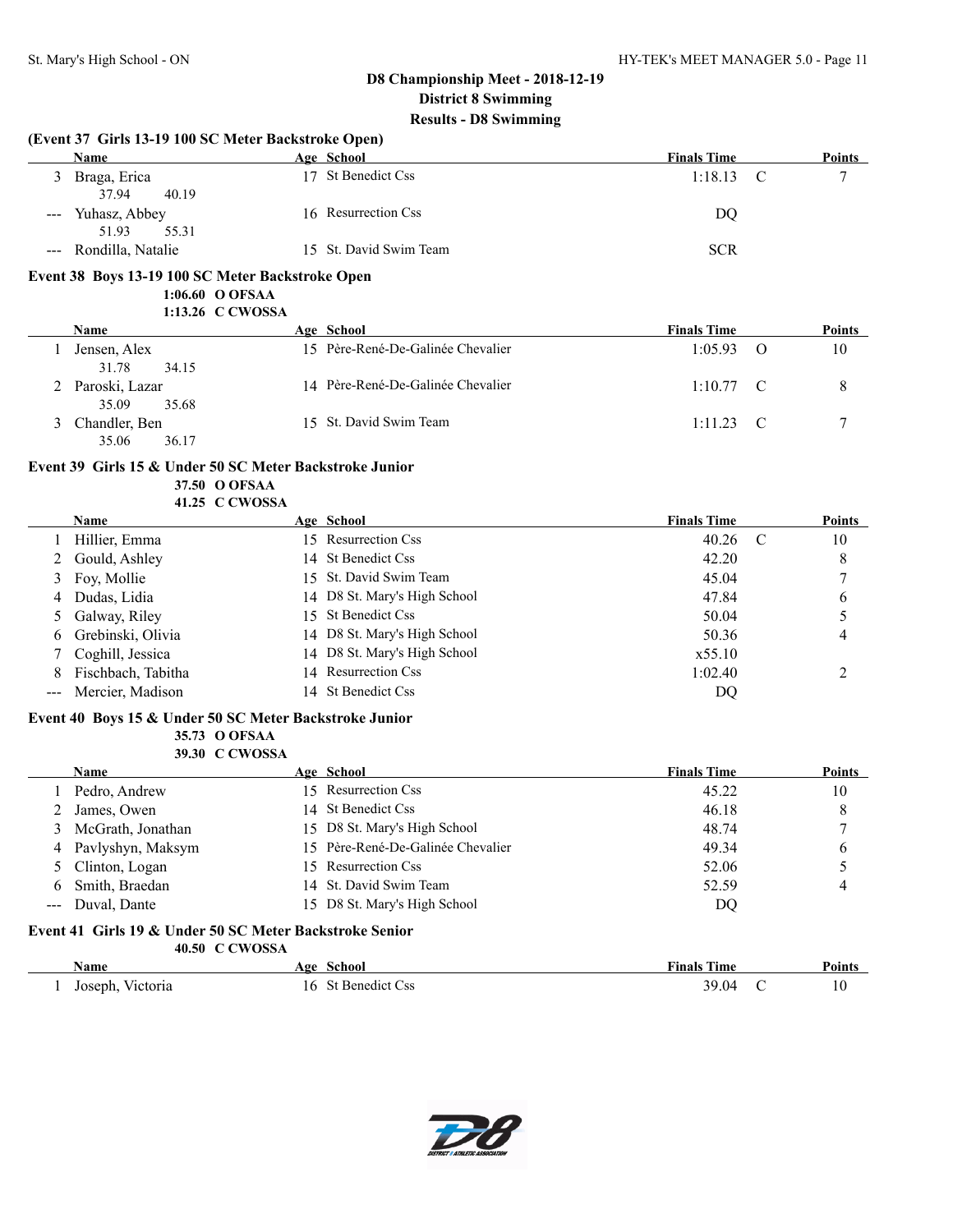$\overline{a}$ 

### **D8 Championship Meet - 2018-12-19 District 8 Swimming Results - D8 Swimming**

#### **(Event 41 Girls 19 & Under 50 SC Meter Backstroke Senior)**

|    | Name               | Age School                        | <b>Finals Time</b> | <b>Points</b> |
|----|--------------------|-----------------------------------|--------------------|---------------|
|    | Tunstall, Lia      | <b>Resurrection Css</b>           | 44.55              | 8             |
|    | Stark, Emmaline    | 16 Resurrection Css               | 46.71              |               |
|    | Tardif, Adélie     | 16 Père-René-De-Galinée Chevalier | 47.87              | 6             |
|    | Lemke, Amanda      | 17 St Benedict Css                | 48.14              |               |
| 6. | Kutnik, Monika     | 16 D8 St. Mary's High School      | 48.34              | 4             |
|    | Canini, Claire     | 16 St. David Swim Team            | 48.37              |               |
|    | Robinson, Alistair | <b>Resurrection Css</b>           | x52.97             |               |
|    | Keating, Taylor    | 16 D8 St. Mary's High School      | 52.98              |               |

#### **Event 42 Boys 19 & Under 50 SC Meter Backstroke Senior 38.00 C CWOSSA**

| <b>Name</b>           | Age School                   | <b>Finals Time</b> | Points |
|-----------------------|------------------------------|--------------------|--------|
| Pham, Andrew          | 16 D8 St. Mary's High School | 39.40              | 10     |
| Waller, Cole          | 16 D8 St. Mary's High School | 47.41              | 8      |
| 3 Pietrzyk, Dawid     | 16 D8 St. Mary's High School | x52.94             |        |
| 4 Karger, Sam         | 16 St. David Swim Team       | 54.19              |        |
| 5 McLean, Reid        | 17 St Benedict Css           | 58.27              | b      |
| --- Johanns, Mitchell | 17 St. David Swim Team       | NS                 |        |

#### **Event 43 Girls 19 & Under 100 SC Meter Backstroke Senior 1:21.71 O OFSAA 1:29.88 C CWOSSA**

|                      | <b>Name</b>                                              | Age School                   | <b>Finals Time</b> | <b>Points</b> |
|----------------------|----------------------------------------------------------|------------------------------|--------------------|---------------|
|                      | Joseph, Victoria<br>46.29<br>42.22                       | 16 St Benedict Css           | 1:28.51            | 10<br>- C     |
| 2                    | Dudek, Monika<br>48.18<br>52.00                          | 17 Resurrection Css          | 1:40.18            | 8             |
| 3                    | Stark, Emmaline                                          | 16 Resurrection Css          | 2:06.09            | 7             |
| 4                    | 1:46.23<br>19.86<br>Coghill, Jessica<br>1:12.05<br>59.56 | 14 D8 St. Mary's High School | 2:11.61            | 6             |
| 5                    | Mage, Evelyn                                             | 14 St Benedict Css           | 2:17.88            | 5             |
| $\sim$ $\sim$ $\sim$ | Lee, Sarah                                               | 14 St Benedict Css           | DQ                 |               |
|                      | 58.49<br>1:05.72                                         |                              |                    |               |
|                      | --- Ptak, Zoe                                            | 15 D8 St. Mary's High School | NS                 |               |

#### **Event 44 Boys 19 & Under 100 SC Meter Backstroke Senior**

#### **1:14.71 O OFSAA 1:22.18 C CWOSSA**

| 1:22.18 UUWU55A                     |                              |                    |               |
|-------------------------------------|------------------------------|--------------------|---------------|
| <b>Name</b>                         | Age School                   | <b>Finals Time</b> | <b>Points</b> |
| Gancena, Jason<br>40.69<br>36.72    | St Benedict Css              | 1:17.41            | 10            |
| 2 Karpets, Andrij<br>49.25<br>53.94 | 16 Resurrection Css          | 1:43.19            |               |
| Waller, Cole                        | 16 D8 St. Mary's High School | 1:56.35            |               |



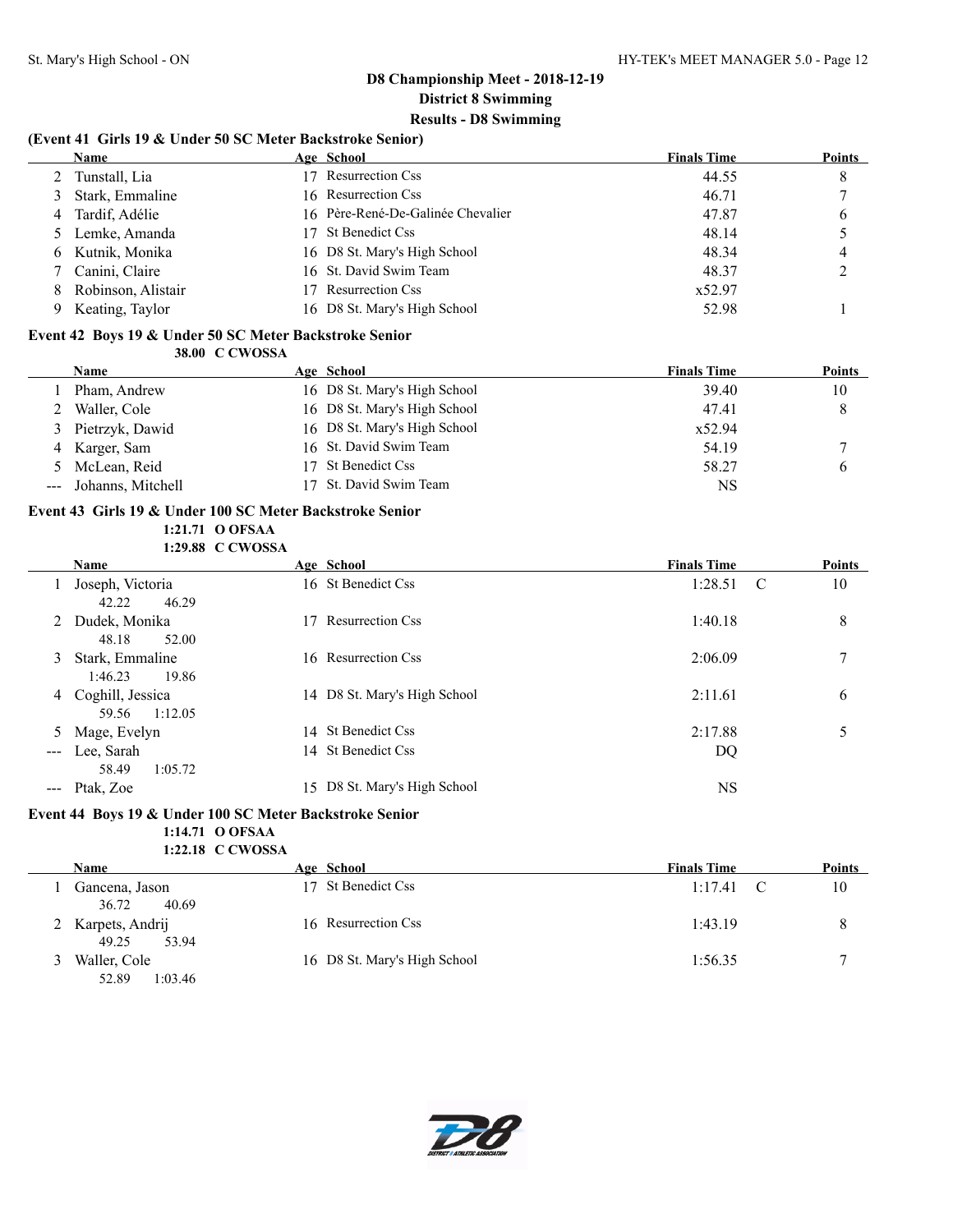#### **Event 45 Girls 13-19 100 SC Meter Breaststroke Open**

**1:20.68 O OFSAA**

|       |                                      | 1:28.75 C CWOSSA |                                   |                    |               |
|-------|--------------------------------------|------------------|-----------------------------------|--------------------|---------------|
|       | <b>Name</b>                          |                  | Age School                        | <b>Finals Time</b> | <b>Points</b> |
|       | Rondilla, Natalie<br>45.31<br>38.94  |                  | 15 St. David Swim Team            | $1:24.25$ C        | 10            |
| 2     | Fabian, Gillian<br>40.01<br>44.42    |                  | 15 St. David Swim Team            | $1:24.43$ C        | 8             |
| 3     | Vi, Kyanna<br>40.91<br>44.69         | 17               | St Benedict Css                   | $1:25.60$ C        | $\mathcal{I}$ |
| 4     | Caron, Ava<br>41.81<br>46.46         |                  | 16 Père-René-De-Galinée Chevalier | $1:28.27$ C        | 6             |
|       | 5 Cronin, Brooke<br>1:01.54<br>56.60 |                  | 15 Resurrection Css               | 1:58.14            | 5             |
| 6     | Lemke, Sarah<br>56.90<br>1:01.67     | 15               | St Benedict Css                   | 1:58.57            | 4             |
| $---$ | Fiolleau, Katelyn                    |                  | 16 Resurrection Css               | <b>NS</b>          |               |

#### **Event 46 Boys 13-19 100 SC Meter Breaststroke Open 1:12.16 O OFSAA**

**1:19.38 C CWOSSA**

|   | <b>Name</b>                               | Age School                        | <b>Finals Time</b> | <b>Points</b> |
|---|-------------------------------------------|-----------------------------------|--------------------|---------------|
|   | Jensen, Alex<br>34.92<br>39.84            | 15 Père-René-De-Galinée Chevalier | 1:14.76            | 10            |
|   | 2 Lavoie-Lemee, Étienne<br>43.59<br>46.10 | 16 Père-René-De-Galinée Chevalier | 1:29.69            | 8             |
| 3 | Rakottyai, Egon<br>58.52<br>48.28         | 17 St Benedict Css                | 1:46.80            |               |
| 4 | Hébert, Costa<br>1:11.03<br>1:21.45       | 14 Père-René-De-Galinée Chevalier | x2:32.48           |               |

#### **Event 47 Girls 15 & Under 50 SC Meter Breaststroke Junior 42.11 O OFSAA 46.32 C CWOSSA**

| <b>Name</b>              | Age School                   | <b>Finals Time</b> | <b>Points</b> |
|--------------------------|------------------------------|--------------------|---------------|
| Talbot, Zoe              | 15 St Benedict Css           | 47.93              | 10            |
| 2 Fewster, Marisa        | 14 St Benedict Css           | 49.80              | 8             |
| 3 Kirkup, Alex           | 14 St. David Swim Team       | 49.96              |               |
| 4 Dudas, Lidia           | 14 D8 St. Mary's High School | 50.69              | 6             |
| 5 Nigh, Elizabeth        | 15 D8 St. Mary's High School | 51.92              |               |
| 6 Good, Paige            | 15 D8 St. Mary's High School | x54.37             |               |
| 7 Evans, Emily           | 15 Resurrection Css          | 55.66              | 4             |
| --- Mayne, Avery         | 14 St. David Swim Team       | <b>NS</b>          |               |
| --- Wojciechowski, Gabby | 15 Resurrection Css          | <b>NS</b>          |               |
| --- Kauk, Lana           | 14 St. David Swim Team       | NS                 |               |

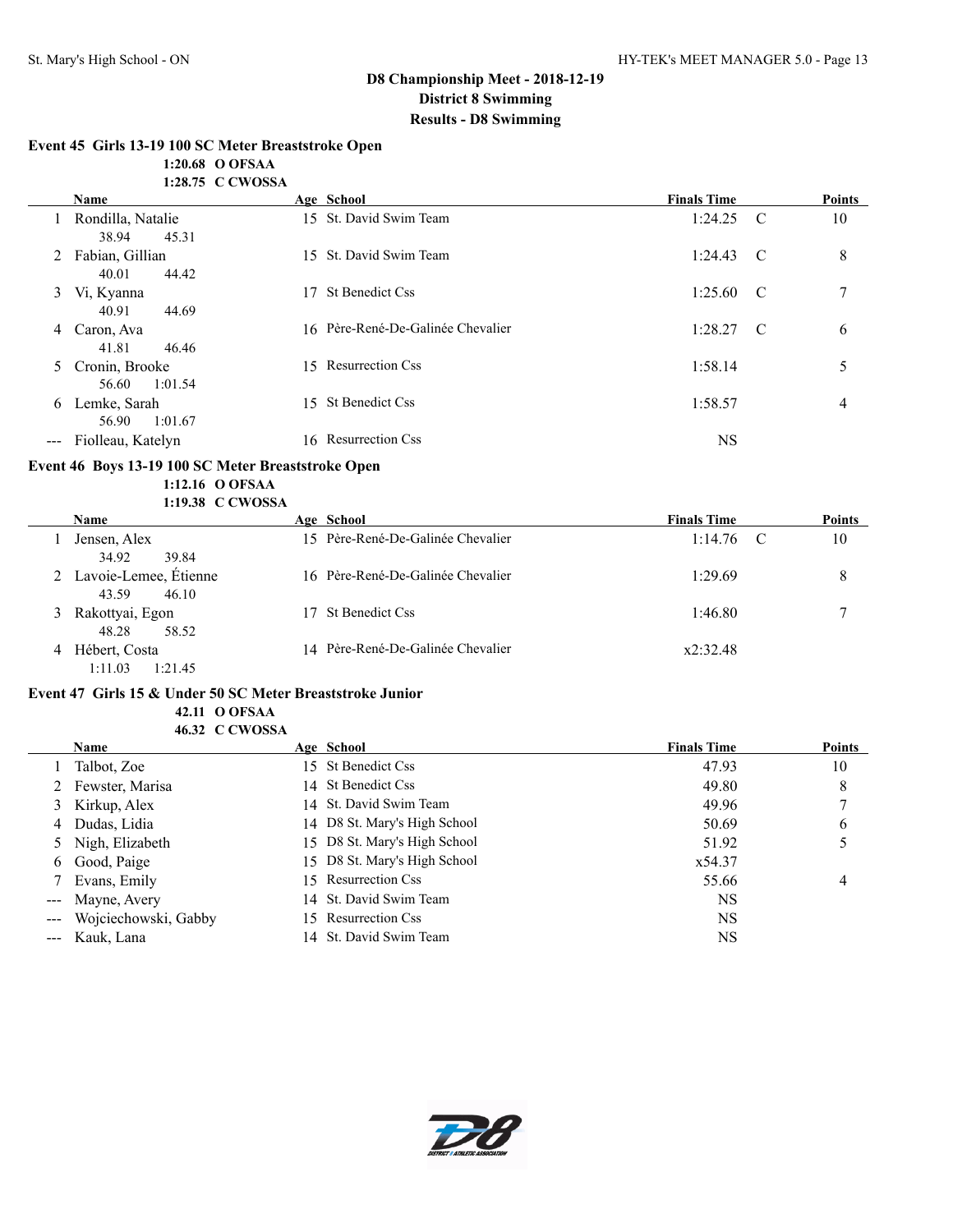### **Event 48 Boys 15 & Under 50 SC Meter Breaststroke Junior**

**38.32 O OFSAA 42.08 C CWOSSA**

|   | <b>TAU CURUSA</b>       |                                   |                    |   |               |
|---|-------------------------|-----------------------------------|--------------------|---|---------------|
|   | <b>Name</b>             | Age School                        | <b>Finals Time</b> |   | <b>Points</b> |
|   | Benest, Patrick         | 15 Resurrection Css               | 39.64              | C | 10            |
|   | 2 Putrus-Toma, Manasseh | 15 D8 St. Mary's High School      | 42.99              |   | 8             |
|   | 3 Pavlyshyn, Maksym     | 15 Père-René-De-Galinée Chevalier | 46.44              |   |               |
| 4 | Stapleton, Andrew       | 14 St. David Swim Team            | 46.92              |   | <sub>b</sub>  |
|   | 5 McGrath, Jonathan     | 15 D8 St. Mary's High School      | 51.83              |   |               |
| 6 | Kobetich, Stefan        | 14 D8 St. Mary's High School      | x1:00.39           |   |               |
|   | Almeida, Nicholas       | 14 Père-René-De-Galinée Chevalier | DQ                 |   |               |
|   |                         |                                   |                    |   |               |

#### **Event 49 Girls 19 & Under 50 SC Meter Breaststroke Senior 45.00 C CWOSSA**

|   | Name                  | Age School                        | <b>Finals Time</b> | <b>Points</b> |
|---|-----------------------|-----------------------------------|--------------------|---------------|
|   | 1 Van Der Gulik, Tia  | 17 Resurrection Css               | 45.70              | 10            |
|   | Canini, Claire        | 16 St. David Swim Team            | 48.72              | 8             |
| 3 | Van Der Gulik, Jewel  | 17 Resurrection Css               | 50.98              |               |
| 4 | Davidson, Natalie     | 17 St Benedict Css                | 54.41              | 6             |
|   | Tardif, Adélie        | 16 Père-René-De-Galinée Chevalier | 55.56              |               |
| 6 | Simoes, Sarah         | 14 D8 St. Mary's High School      | 56.88              | 4             |
|   | Grebinski, Olivia     | 14 D8 St. Mary's High School      | 1:01.57            |               |
|   | Reitzel, Kandace      | 17 St. David Swim Team            | NS                 |               |
|   | --- Fiolleau, Katelyn | 16 Resurrection Css               | <b>NS</b>          |               |

#### **Event 50 Boys 19 & Under 50 SC Meter Breaststroke Senior**

**41.00 C CWOSSA**

| Name                 | Age School                   | <b>Finals Time</b> | <b>Points</b> |
|----------------------|------------------------------|--------------------|---------------|
| Nicolaisen, Matt     | 17 St. David Swim Team       | 39.34              | 10            |
| Vautour, Justin      | 17 D8 St. Mary's High School | 42.07              | 8             |
| Waller. Cole         | 16 D8 St. Mary's High School | 54.12              |               |
| 4 Holderness, Owsten | 17 Resurrection Css          | 1:10.03            |               |
| Duval, Dante         | 15 D8 St. Mary's High School | x1:13.18           |               |

#### **Event 51 Girls 19 & Under 100 SC Meter Breaststroke Senior**

**1:31.91 O OFSAA 1:41.10 C CWOSSA**

|               |                    | $\cdots$ |                     |                    |               |
|---------------|--------------------|----------|---------------------|--------------------|---------------|
|               | <b>Name</b>        |          | Age School          | <b>Finals Time</b> | <b>Points</b> |
|               | Jewer, Emma        |          | St. David Swim Team | 1:37.79            | 10<br>C       |
|               | 46.84<br>50.95     |          |                     |                    |               |
| 2             | Van Der Gulik, Tia |          | Resurrection Css    | 1:44.03            | 8             |
|               | 48.99<br>55.04     |          |                     |                    |               |
| 3.            | Yuhasz, Abbey      |          | 16 Resurrection Css | 1:46.38            | 7             |
|               | 52.32<br>54.06     |          |                     |                    |               |
| 4             | Talbot, Zoe        |          | 15 St Benedict Css  | 1:50.33            | 6             |
|               | 50.07<br>1:00.26   |          |                     |                    |               |
| $\mathcal{L}$ | Fewster, Marisa    |          | 14 St Benedict Css  | 1:51.49            |               |
|               | 54.48<br>57.01     |          |                     |                    |               |

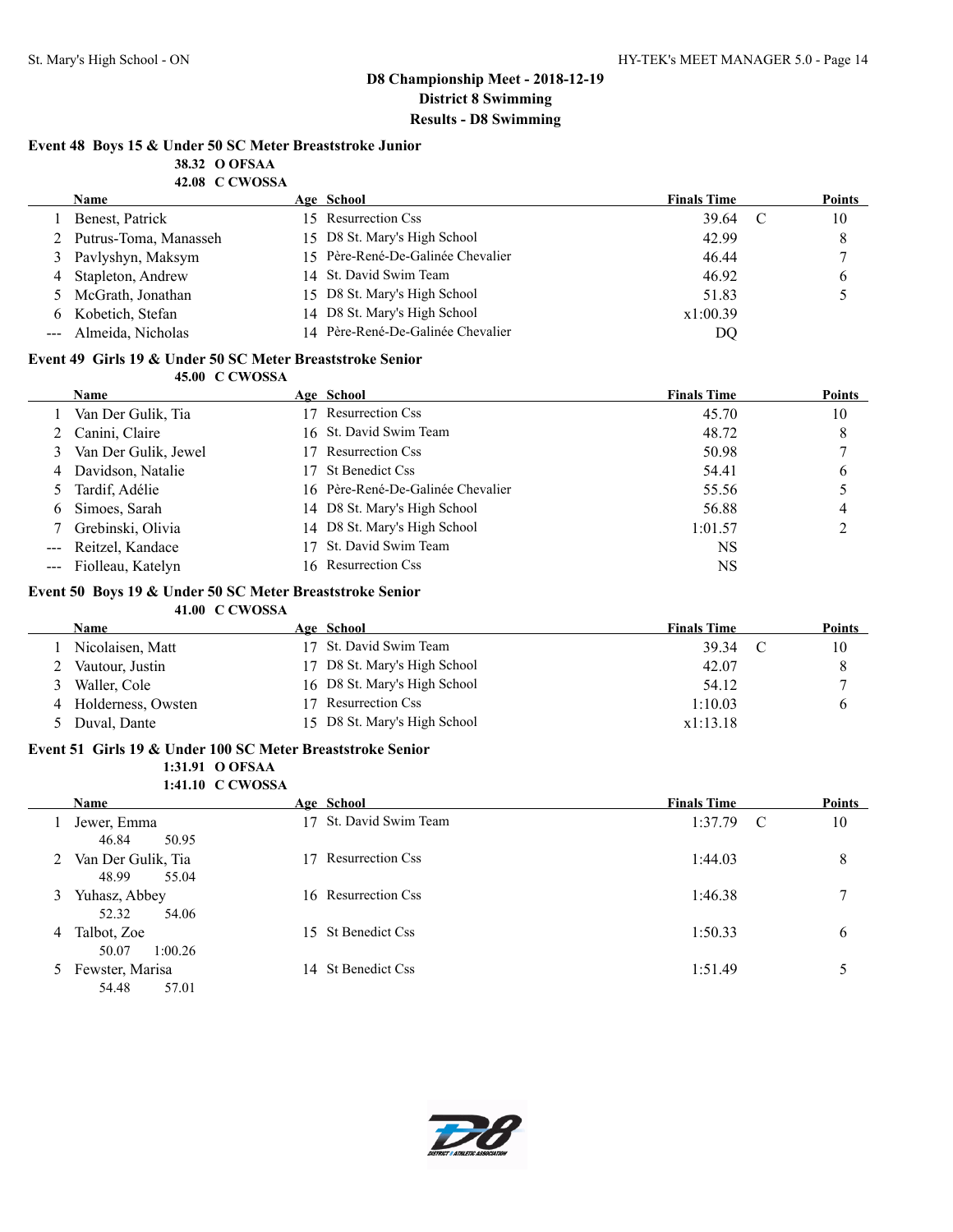**(Event 51 Girls 19 & Under 100 SC Meter Breaststroke Senior)**

|         | Name                                                                              |         | Age School                                 |                                             | <b>Finals Time</b>      | Points        |
|---------|-----------------------------------------------------------------------------------|---------|--------------------------------------------|---------------------------------------------|-------------------------|---------------|
|         | Good, Paige                                                                       |         | 15 D8 St. Mary's High School               |                                             | <b>NS</b>               |               |
|         | Event 52 Boys 19 & Under 100 SC Meter Breaststroke Senior                         |         |                                            |                                             |                         |               |
|         | 1:20.38 O OFSAA                                                                   |         |                                            |                                             |                         |               |
|         | 1:28.42 C CWOSSA                                                                  |         |                                            |                                             |                         |               |
|         | Name                                                                              |         | Age School                                 |                                             | <b>Finals Time</b>      | Points        |
|         | 1 Betik, Noah<br>40.44<br>46.95                                                   |         | 17 St. David Swim Team                     |                                             | 1:27.39<br>C            | 10            |
|         | 2 Nicolaisen, Matt<br>42.70<br>50.16                                              |         | 17 St. David Swim Team                     |                                             | 1:32.86                 | 8             |
|         | Putrus-Toma, Manasseh<br>46.03<br>54.15                                           |         | 15 D8 St. Mary's High School               |                                             | 1:40.18                 | 7             |
|         | 4 Pietrzyk, Dawid<br>58.89<br>1:08.89                                             |         | 16 D8 St. Mary's High School               |                                             | 2:07.78                 | 6             |
|         | Wells, Adain<br>57.55<br>1:05.07                                                  |         | 14 D8 St. Mary's High School               |                                             | DQ                      |               |
|         | Event 53 Girls 13-19 4x100 SC Meter Freestyle Relay Open<br>4:36.54 O OFSAA       |         |                                            |                                             |                         |               |
|         | <b>Team</b>                                                                       |         | Relay                                      |                                             | <b>Finals Time</b>      | Points        |
|         | 1 St. David Swim Team                                                             |         | $\mathbf{A}$                               |                                             | 4:41.31                 | 20            |
|         | 1) Fabian, Gillian 15<br>32.02<br>1:07.10<br>34.44                                | 1:12.48 | 2) Hinsperger, Kate 16<br>36.95<br>1:16.16 | 3) Davis, Delaney 16<br>30.89<br>1:05.57    | 4) Rondilla, Natalie 15 |               |
| $2^{1}$ | <b>St Benedict Css</b>                                                            |         | $\mathbf{A}$                               |                                             | 6:07.92                 | 18            |
|         | 1) Lemke, Sarah 15<br>40.01<br>1:31.29<br>42.10                                   | 1:39.56 | 2) Lemke, Amanda 17<br>48.93<br>1:45.78    | 3) Davidson, Natalie 17<br>33.33<br>1:11.29 | 4) Braga, Erica 17      |               |
|         | Event 54 Boys 13-19 4x100 SC Meter Freestyle Relay Open<br>4:11.22 O OFSAA        |         |                                            |                                             |                         |               |
|         | <b>Team</b>                                                                       |         | <b>Relay</b>                               |                                             | <b>Finals Time</b>      | <b>Points</b> |
|         | 1 Père-René-De-Galinée Chevalier                                                  |         | B                                          |                                             | 4:03.17<br>$\Omega$     | 20            |
|         | 1) Ardelean, Filip 14                                                             |         | 2) Jensen, Alex 15                         | 3) Paroski, Lazar 14                        | 4) Landry, Nathan 16    |               |
|         | --- Père-René-De-Galinée Chevalier                                                |         | A                                          |                                             | <b>NS</b>               |               |
|         | Event 55 Girls 15 & Under 4x50 SC Meter Freestyle Relay Junior<br>2:20.93 O OFSAA |         |                                            |                                             |                         |               |
|         | <b>Team</b>                                                                       |         | <b>Relay</b>                               |                                             | <b>Finals Time</b>      | Points        |
| 1       | <b>St Benedict Css</b>                                                            |         | $\mathbf{A}$                               |                                             | 2:47.46                 | 20            |
|         | 1) Mercier, Madison 14<br>40.14 44.80 46.83 35.69                                 |         | 2) Cassidy, Aimee 14                       | 3) Fewster, Marisa 14                       | 4) Galway, Riley 15     |               |
|         | 2 D8 St. Mary's High School                                                       |         | A                                          |                                             | 2:55.04                 | 18            |
|         | 1) Coghill, Jessica 14<br>42.15<br>49.42<br>53.54                                 | 29.93   | 2) Good, Paige 15                          | 3) Grebinski, Olivia 14                     | 4) Dudas, Lidia 14      |               |
|         | St. David Swim Team                                                               |         | A                                          |                                             | <b>NS</b>               |               |
|         | 1) Kauk, Lana 14                                                                  |         | 2) Kirkup, Alex 14                         | 3) Mayne, Avery 14                          | 4) Foy, Mollie 15       |               |